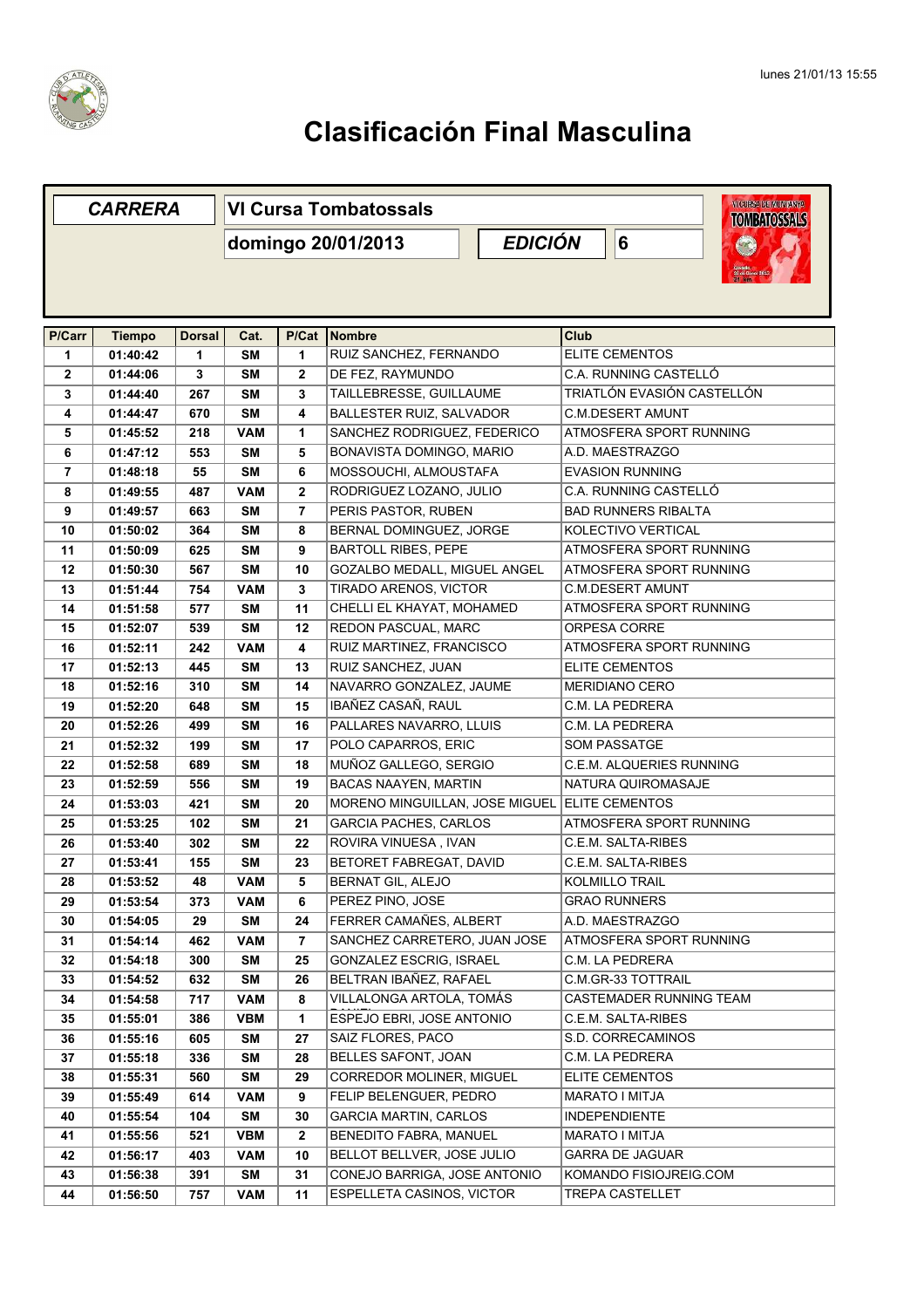

| 45 | 01:57:17 | 110 | SΜ         | 32 | PERIS SANAHUJA, CARLOS        | A TOTA JET                 |
|----|----------|-----|------------|----|-------------------------------|----------------------------|
| 46 | 01:57:29 | 145 | <b>SM</b>  | 33 | ANDREU VILAR, DANIEL          | C.E.M. ALQUERIES RUNNING   |
| 47 | 01:57:32 | 575 | <b>VAM</b> | 12 | GARCIA MONCLUS, MIGUEL ANGEL  | ALPINO JAVALAMBRE          |
| 48 | 01:57:37 | 281 | <b>SM</b>  | 34 | ARTERO CARBO, HECTOR          | <b>INDEPENDIENTE</b>       |
| 49 | 01:57:39 | 227 | <b>SM</b>  | 35 | TOMAS BUESO, FERNANDO         | <b>C.M.DESERT AMUNT</b>    |
| 50 | 01:57:41 | 328 | <b>VAM</b> | 13 | MARTINEZ BENEDICTO, JERONIMO  | C.M.GR-33 TOTTRAIL         |
| 51 | 01:58:27 | 633 | <b>VAM</b> | 14 | GONZALEZ SARRIO, RAFAEL       | <b>RUN MOUNTAIN</b>        |
| 52 | 01:58:42 | 99  | <b>SM</b>  | 36 | PERIS RAMOS, CARLES           | C.E.M. ALQUERIES RUNNING   |
| 53 | 01:58:47 | 370 | <b>VBM</b> | 3  | MARTINEZ LOPEZ, JOSE          | U.A.C                      |
| 54 | 01:58:56 | 366 | <b>SM</b>  | 37 | CABO BELLES, JORGE            | C.M. LA PEDRERA            |
| 55 | 01:59:16 | 12  | <b>SM</b>  | 38 | ANDREU BOU, LUIS MIGUEL       | C.A. RUNNING CASTELLÓ      |
| 56 | 01:59:45 | 492 | <b>SM</b>  | 39 | PERPIÑA AYORA, JULIO RAEL     | <b>INDEPENDIENTE</b>       |
| 57 | 01:59:53 | 36  | SΜ         | 40 | FERRADA SILVESTRE, ALBERTO    | C.E.M. ALQUERIES RUNNING   |
| 58 | 02:00:07 | 578 | SΜ         | 41 | <b>GOMAR CARRERAS, MOISES</b> | AMICS VOLTA AL TERME       |
| 59 | 02:00:18 | 157 | <b>SM</b>  | 42 | GUIMERA VILA, DAVID           | ORPESA CORRE               |
| 60 | 02:00:34 | 406 | <b>SM</b>  | 43 | AGUT ESCRIG, JOSE LUIS        | PERSENDA                   |
| 61 | 02:00:42 | 221 | <b>SM</b>  | 44 | BECKER CASTILLO, FELIPE       | <b>C.A. AMUNT AVALL</b>    |
| 62 | 02:00:54 | 694 | <b>SM</b>  | 45 | GINER ZAFRA, SERGIO           | TRIATLÓN EVASIÓN CASTELLÓN |
| 63 | 02:01:09 | 101 | <b>VAM</b> | 15 | GOMEZ MARTINEZ, CARLOS        | MTB TUEJAR RUNNING         |
| 64 | 02:01:16 | 254 | <b>SM</b>  | 46 | GARCIA NAVARRO, FRANCISCO     | ORPESA CORRE               |
| 65 | 02:01:19 | 161 | <b>SM</b>  | 47 | RODA SALES, DAVID             | A.D. MAESTRAZGO            |
| 66 | 02:01:22 | 16  | <b>VAM</b> | 16 | LAPICA TRAVER, CESAR          | C.A. RUNNING CASTELLÓ      |
| 67 | 02:01:31 | 166 | <b>SM</b>  | 48 | MARZA FERNANDEZ. DAVID        | ATMOSFERA SPORT RUNNING    |
| 68 | 02:01:33 | 278 | <b>SM</b>  | 49 | ALONSO CERDA, HECTOR          | <b>TRIATLO BASILISQUS</b>  |
| 69 | 02:01:38 | 594 | <b>SM</b>  | 50 | PI DURAN, OSCAR               | <b>BETXI RUNNERS</b>       |
| 70 | 02:01:44 | 4   | <b>SM</b>  | 51 | BETORET TRAVER, ALEJANDRO     | C.E.M. SALTA-RIBES         |
| 71 | 02:01:46 | 726 | <b>SM</b>  | 52 | CAPDEVILA ESTEVE, VICENT      | ATMOSFERA SPORT RUNNING    |
| 72 | 02:01:58 | 217 | <b>SM</b>  | 53 | FUENTES CANO, FCO.JAVIER      | <b>ELITE CEMENTOS</b>      |
| 73 | 02:02:14 | 563 | <b>SM</b>  | 54 | ALVARO ROVIRA, MIGUEL         | <b>INDEPENDIENTE</b>       |
| 74 | 02:02:21 | 332 | <b>SM</b>  | 55 | REOLID MARTINEZ, JESUS        | C.M.DESERT AMUNT           |
| 75 | 02:02:34 | 671 | <b>SM</b>  | 56 | MARCO MACIAN, SALVADOR        | <b>FREE RUN</b>            |
| 76 | 02:02:39 | 766 | <b>VAM</b> | 17 | MARCO PASTOR, XIMO            | <b>C.M.DESERT AMUNT</b>    |
| 77 | 02:03:33 | 439 | <b>VBM</b> | 4  | JARQUE BOTELLA, JUAN          | <b>INDEPENDIENTE</b>       |
| 78 | 02:03:45 | 139 | <b>VAM</b> | 18 | OLIVER BENLLOCH, DAMIAN       | AMICS DEL CLOT             |
| 79 | 02:03:46 | 58  | <b>SM</b>  | 57 | MARCOS GIL, ALVARO            | <b>INDEPENDIENTE</b>       |
| 80 | 02:03:53 | 82  | <b>SM</b>  | 58 | HIDALGO ROMERO, ANTONIO       | AMICS DEL CLOT             |
| 81 | 02:04:01 | 122 | <b>SM</b>  | 59 | JIMENEZ NEBOT, CARLOS DAVID   | ATMOSFERA SPORT RUNNING    |
| 82 | 02:04:11 | 65  | <b>VAM</b> | 19 | VEGA GIL, ANGEL               | ATMOSFERA SPORT RUNNING    |
| 83 | 02:04:12 | 771 | <b>VAM</b> | 20 | IBAÑEZ IBERN, CARLOS          | C.M.GR-33 TOTTRAIL         |
| 84 | 02:04:13 | 618 | <b>SM</b>  | 60 | MERINO ECHANIZ, PEDRO         | <b>GRAO RUNNERS</b>        |
| 85 | 02:04:15 | 728 | <b>SM</b>  | 61 | ALTAVA ORTIZ, VICENT          | C.E. COSMOS                |
| 86 | 02:04:16 | 57  | <b>SM</b>  | 62 | BERNAL DOMINGUEZ, ALVARO      | KOLECTIVO VERTICAL         |
| 87 | 02:04:17 | 593 | <b>SM</b>  | 63 | SALES GARBÍ, OSCAR            | MARATO I MITJA             |
| 89 | 02:04:25 | 311 | <b>SM</b>  | 64 | HARO ATERO, JAUME             | RUN PLUS VALENCIA          |
| 90 | 02:04:40 | 54  | SΜ         | 65 | MARQUES VERDU, ALFREDO        | <b>INDEPENDIENTE</b>       |
| 91 | 02:05:00 | 641 | <b>VAM</b> | 21 | PERIS GRANELL. RAMON          | AMICS DEL CLOT             |
| 92 | 02:05:02 | 655 | <b>VAM</b> | 22 | SAIZ ESCRIG, ROBERTO          | C.M.DESERT AMUNT           |
| 93 | 02:05:32 | 239 | <b>VAM</b> | 23 | DE PACO LOPEZ, FRANCIS        | C.M. LA PEDRERA            |
| 94 | 02:06:05 | 361 | <b>SM</b>  | 66 | PITARCH ARAGON, JORGE         | <b>C.M.DESERT AMUNT</b>    |
| 95 | 02:06:08 | 77  | SΜ         | 67 | SANTOS MORENO, ANTONIO        | C.E.M. ALQUERIES RUNNING   |
| 96 | 02:06:28 | 457 | <b>SM</b>  | 68 | BASCUÑANA GONZALEZ, JUAN      | <b>CXM VALENCIA</b>        |
| 97 | 02:06:32 | 468 | <b>VBM</b> | 5  | GARCIA CUENCA, JUAN JOSE      | C.A. VILA REAL             |
| 98 | 02:06:45 | 68  | <b>VAM</b> | 24 | <b>GALLEGO FERRER, ANGEL</b>  | A.D. MAESTRAZGO            |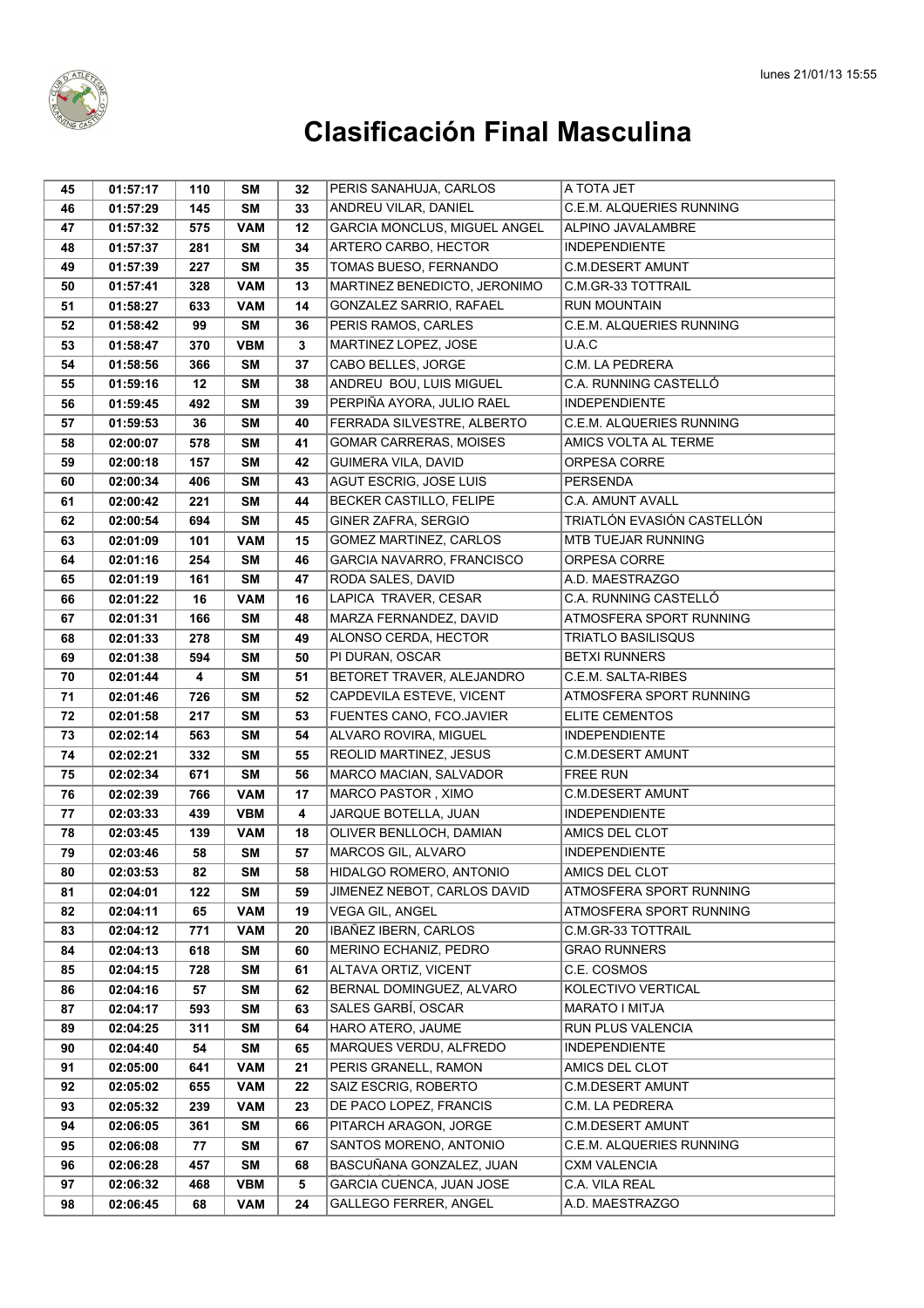

| 99  | 02:06:52 | 729 | SM         | 69 | SAA CARRASCO, VICENT             | C.A. FAVARA                   |
|-----|----------|-----|------------|----|----------------------------------|-------------------------------|
| 100 | 02:07:32 | 486 | <b>SM</b>  | 70 | LOPEZ MORENO, JULIO              | ATMOSFERA SPORT RUNNING       |
| 102 | 02:07:42 | 120 | <b>SM</b>  | 71 | <b>GALLEN JESUS, CARLOS</b>      | <b>TEAM-DINITIS</b>           |
| 103 | 02:07:52 | 464 | <b>VAM</b> | 25 | <b>IGLESIAS NEBOT, JUAN JOSE</b> | C.A. 42 Y PICO                |
| 104 | 02:07:57 | 652 | <b>VAM</b> | 26 | ALOS RIBES, RICARDO              | ATMOSFERA SPORT RUNNING       |
| 105 | 02:08:01 | 598 | <b>SM</b>  | 72 | MATEU FABREGAT, PABLO            | <b>C.M.DESERT AMUNT</b>       |
| 106 | 02:08:07 | 342 | <b>VAM</b> | 27 | ORTUÑO CANTOS, JOAQUIN           | <b>INDEPENDIENTE</b>          |
| 107 | 02:08:10 | 266 | <b>SM</b>  | 73 | REDON MARTINEZ, GONZALO          | CAMISETAS ERREQUEERRE RUNNING |
| 108 | 02:08:14 | 375 | <b>SM</b>  | 74 | GIMENO LOPEZ, JOSE               | EVASIO RUNNING VALENCIA       |
| 109 | 02:08:16 | 10  | <b>VAM</b> | 28 | TOMAS PALLARES, JUAN JOSE        | C.A. RUNNING CASTELLÓ         |
| 110 | 02:08:24 | 758 | <b>VAM</b> | 29 | ROJO ROMERO, VICTOR              | TRAIL CER LA SENIA            |
| 111 | 02:08:45 | 352 | <b>VAM</b> | 30 | RUBIO ALBERT, JORDI              | <b>COCA FULLÀ</b>             |
| 112 | 02:08:51 | 395 | <b>SM</b>  | 75 | MACIAS MUÑOZ, JOSE CARLOS        | <b>KOLMILLO TRAIL</b>         |
| 113 | 02:08:54 | 506 | <b>VAM</b> | 31 | BELTRAN RENDU, LUIS              | MARATO I MITJA                |
| 114 | 02:08:56 | 23  | <b>SM</b>  | 76 | VICENT CUENCA, AGUSTIN           | ATMOSFERA SPORT RUNNING       |
| 115 | 02:09:08 | 676 | <b>VAM</b> | 32 | HERRERO MIRAVET, SANTIAGO        | <b>C.A. AMUNT AVALL</b>       |
| 116 | 02:09:09 | 379 | <b>SM</b>  | 77 | RICO SERRANO, JOSE               | <b>C.A. AMUNT AVALL</b>       |
| 117 | 02:09:11 | 276 | <b>SM</b>  | 78 | BELTRAN MILLARS, HECTOR          | <b>INDEPENDIENTE</b>          |
| 118 | 02:09:13 | 752 | <b>VAM</b> | 33 | TRILLES GIL, VICTOR              | ATMOSFERA SPORT RUNNING       |
| 119 | 02:09:31 | 747 | <b>VAM</b> | 34 | PEREZ SANTOLARIA, VICENTE        | <b>CIRAT</b>                  |
| 120 | 02:09:40 | 105 | <b>SM</b>  | 79 | SERRET PRATS, CARLOS             | <b>INDEPENDIENTE</b>          |
| 121 | 02:09:43 | 691 | <b>SM</b>  | 80 | MARTINEZ BAUSÁ, SERGIO           | C.M. LA PEDRERA               |
| 122 | 02:09:49 | 83  | <b>SM</b>  | 81 | <b>MACHORDOM AGUSTI. ANTONIO</b> | ATMOSFERA SPORT RUNNING       |
| 123 | 02:09:53 | 349 | <b>SM</b>  | 82 | MASIP VICENTE, JORDI             | C.M. LA PEDRERA               |
| 124 | 02:09:55 | 599 | <b>SM</b>  | 83 | PEREZ ESPLUGUES, PABLO           | <b>INDEPENDIENTE</b>          |
| 125 | 02:10:08 | 43  | <b>SM</b>  | 84 | VIERA NAVALON, ALEJANDRO         | <b>FREE RUN</b>               |
| 126 | 02:10:12 | 764 | <b>SM</b>  | 85 | NUÑEZ ARMERO, VIRGILIO           | <b>BAD RUNNERS RIBALTA</b>    |
| 127 | 02:10:44 | 144 | <b>SM</b>  | 86 | COLOM MASIP, DANIEL              | <b>INDEPENDIENTE</b>          |
| 128 | 02:10:49 | 189 | <b>VAM</b> | 35 | SALVADOR CASALS, EMILIO          | C.E.M. SALTA-RIBES            |
| 129 | 02:10:51 | 20  | <b>SM</b>  | 87 | PERALTA GUILLEN, ABEL            | ALCORISA FONDISTAS            |
| 130 | 02:10:56 | 158 | <b>SM</b>  | 88 | ESTEBAN, DAVID                   | C.A. NOULES                   |
| 131 | 02:11:14 | 355 | <b>VAM</b> | 36 | BAUSA ARGILAGA, JORGE            | CAFÉ ANGEL                    |
| 132 | 02:11:29 | 103 | <b>VAM</b> | 37 | VALLE GALAN, CARLOS              | <b>INDEPENDIENTE</b>          |
| 133 | 02:11:32 | 203 | <b>SM</b>  | 89 | VIERA ARRUEBO, ESTEBAN           | ATMOSFERA SPORT RUNNING       |
| 134 | 02:11:34 | 223 | <b>SM</b>  | 90 | SANCHEZ MONTESINOS, FELIX        | GAMTE-DEPORTES TRAVEL-DAVIDUE |
| 136 | 02:11:39 | 776 | <b>VAM</b> | 38 | <b>ESCOI AGUT. NANDO</b>         | <b>INDEPENDIENTE</b>          |
| 137 | 02:11:40 | 305 | SM         | 91 | MARTINEZ SANTAMARIA, IVAN        | C.D. ATZENETA                 |
| 138 | 02:11:42 | 287 | SM         | 92 | MARTINEZ NAVARRO, IGNACIO        | <b>C.M.DESERT AMUNT</b>       |
| 139 | 02:11:44 | 779 | <b>VAM</b> | 39 | <b>BELTRAN LAHOZ, JESUS</b>      | <b>INDEPENDIENTE</b>          |
| 140 | 02:11:47 | 50  | <b>VAM</b> | 40 | <b>ESPIN RAMOS, ALEXIS</b>       | C.M. LA PEDRERA               |
| 141 | 02:11:57 | 753 | SM         | 93 | SALINAS, VICTOR                  | <b>CELTIC SUBMARI</b>         |
| 142 | 02:12:01 | 525 | SM         | 94 | RENAU RODRIGUEZ, MANUEL          | <b>TREPA CASTELLET</b>        |
| 143 | 02:12:03 | 9   | <b>VAM</b> | 41 | FLOR IBAÑEZ, JOSE ANTONIO        | C.A. RUNNING CASTELLÓ         |
| 144 | 02:12:04 | 271 | <b>VAM</b> | 42 | BELTRAN MAS, GUILLERMO           | CASTEMADER RUNNING TEAM       |
| 145 | 02:12:13 | 190 | <b>VAM</b> | 43 | TORRES IBANEZ, EMILIO            | BETXI RUNNERS                 |
| 146 | 02:12:20 | 756 | <b>VAM</b> | 44 | MANUEL, VICTOR                   | <b>INDEPENDIENTE</b>          |
| 147 | 02:12:29 | 585 | SM         | 95 | VALLS FALOMIR, NATXO             | C.M. LA PEDRERA               |
| 148 | 02:12:34 | 570 | <b>VAM</b> | 45 | PEREZ BLANCO, MIGUEL ANGEL       | <b>INDEPENDIENTE</b>          |
| 149 | 02:12:42 | 489 | SM         | 96 | BLAZQUEZ TENA, JULIO             | A.D. MAESTRAZGO               |
| 150 | 02:12:46 | 584 | SM         | 97 | <b>BADENES GIL, NACHO</b>        | C.A. ONDA                     |
| 151 | 02:12:48 | 466 | SM         | 98 | OLIVAS LLIDO, JUAN JOSE          | C.A. AMUNT AVALL              |
| 152 | 02:12:50 | 381 | SM         | 99 | GUILLAMON GIMENO, JOSE           | <b>FLOW BIKESTORE</b>         |
| 153 | 02:12:54 | 479 | <b>VAM</b> | 46 | VILAR GALLAT, JUAN VICENTE       | C.A. AMUNT AVALL              |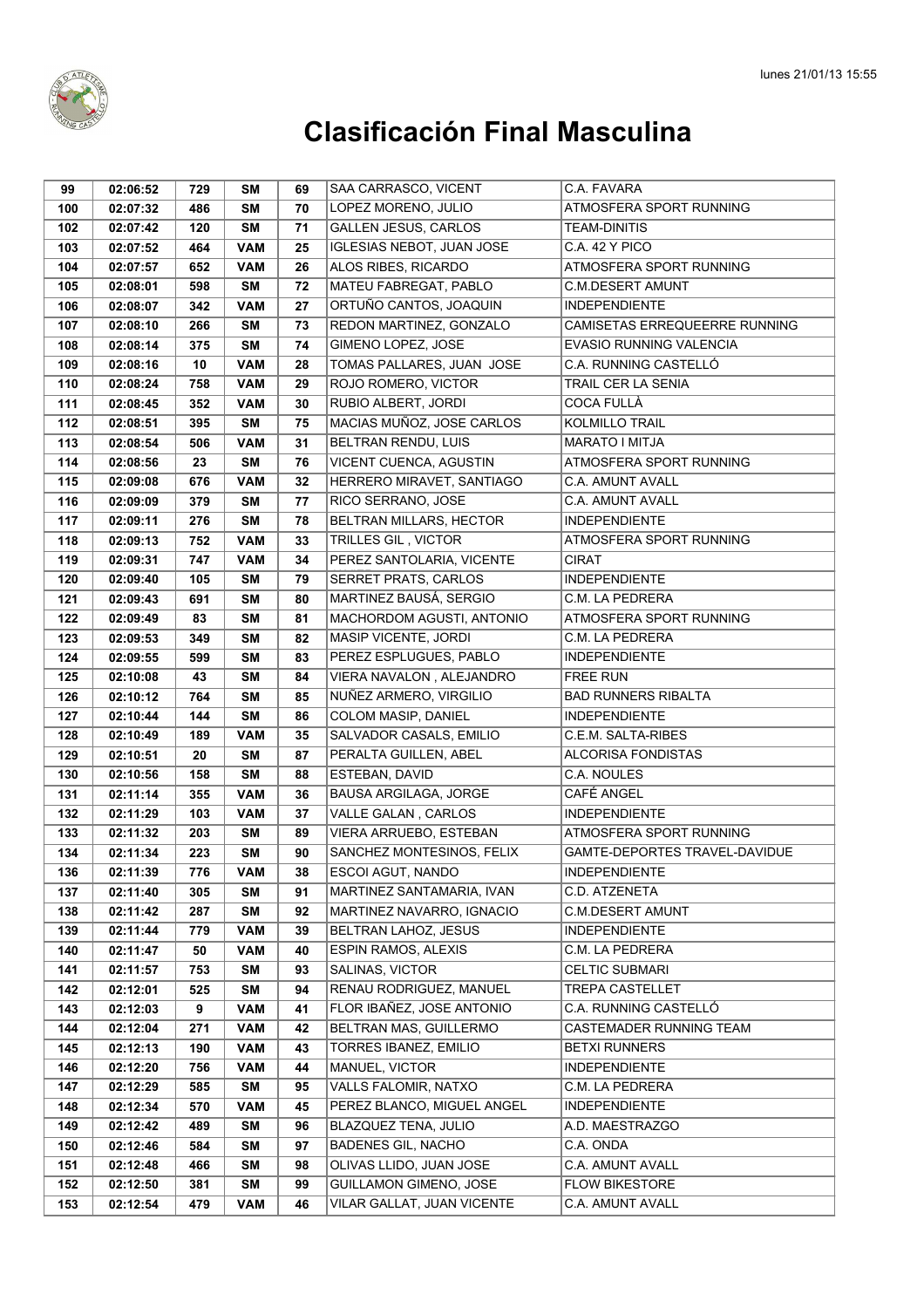

| 154 | 02:13:00 | 510 | <b>VAM</b> | 47          | CLAUSELL AZNAR, LUIS DOMINGO   | MUR I CASTELL-TUGA            |
|-----|----------|-----|------------|-------------|--------------------------------|-------------------------------|
| 155 | 02:13:11 | 413 | SM         | 100         | SORIA MESAS, JOSE MANUEL       | <b>BETXI RUNNERS</b>          |
| 156 | 02:13:13 | 357 | <b>SM</b>  | 101         | PARICIO COMINS, JORGE          | LA PANDEROLA                  |
| 157 | 02:13:23 | 482 | <b>SM</b>  | 102         | MONROIG FORNER, JUANJO         | <b>INDEPENDIENTE</b>          |
| 158 | 02:13:39 | 393 | <b>SM</b>  | 103         | LOZANO SANCHEZ, JOSE ANTONIO   | C.A. VILA REAL                |
| 159 | 02:13:55 | 159 | <b>SM</b>  | 104         | GODINO MOLINA, DAVID           | C.E. COSMOS                   |
| 160 | 02:14:08 | 195 | <b>SM</b>  | 105         | OMELLA GIRONA, ENRIQUE         | <b>INDEPENDIENTE</b>          |
| 161 | 02:14:12 | 597 | <b>SM</b>  | 106         | ROBRES GIL, PABLO              | CAMISETAS ERREQUEERRE RUNNING |
| 162 | 02:14:13 | 47  | <b>SM</b>  | 107         | SORIANO BLASCO, ALEJANDRO      | CAMISETAS ERREQUEERRE RUNNING |
| 163 | 02:14:15 | 28  | <b>SM</b>  | 108         | ROYO MARGARIT, ALBERT          | C.M. LA PEDRERA               |
| 164 | 02:14:18 | 238 | <b>SM</b>  | 109         | SEGARRA CASTELLET, FRAN        | <b>RUNNING CABANES</b>        |
| 165 | 02:14:27 | 378 | <b>SM</b>  | 110         | PARRILLA LOPEZ, JOSE           | TODOMADERA RUNNING TEAM       |
| 166 | 02:14:38 | 194 | <b>SM</b>  | 111         | JIMENEZ ARIAS, ENRIQUE         | <b>INDEPENDIENTE</b>          |
| 167 | 02:14:42 | 404 | <b>VBM</b> | 6           | REULA LLOPIS, JOSE LUIS        | RUNNING CABANES               |
| 168 | 02:14:52 | 394 | <b>VBM</b> | 7           | ALFARO ZUBERO, JOSE ANTONIO    | GAMTE-DEPORTES TRAVEL-DAVIDUE |
| 169 | 02:14:53 | 517 | <b>VBM</b> | 8           | BERNAT LIZANDRA, MANOLO        | <b>INDEPENDIENTE</b>          |
| 170 | 02:14:55 | 27  | JM         | 1           | <b>MOLINA HITA, AITOR</b>      | <b>INDEPENDIENTE</b>          |
| 171 | 02:14:57 | 785 | <b>SM</b>  | 112         | DELRIO LLORENS, CARLOS         | <b>INDEPENDIENTE</b>          |
| 172 | 02:15:08 | 42  | <b>JM</b>  | $\mathbf 2$ | IBAÑEZ SORIANO, ALEJANDRO      | <b>INDEPENDIENTE</b>          |
| 173 | 02:15:13 | 260 | <b>SM</b>  | 113         | PERIS PEREZ, GABRIEL           | <b>INDEPENDIENTE</b>          |
| 174 | 02:15:16 | 233 | <b>SM</b>  | 114         | AMELA MUÑOZ, FERNANDO          | <b>RUNNING CABANES</b>        |
| 175 | 02:15:28 | 608 | <b>SM</b>  | 115         | SANCIOLAS GIMENEZ, PASCUAL     | <b>CELTIC SUBMARI</b>         |
| 176 | 02:15:33 | 191 | <b>SM</b>  | 116         | LLOPICO MUÑOZ, EMILIO          | <b>INDEPENDIENTE</b>          |
| 177 | 02:15:38 | 340 | <b>VAM</b> | 48          | TRENCO I BOVEA, JOAN ANTONI    | C.A. LA PANDEROLA             |
| 178 | 02:15:40 | 219 | <b>VBM</b> | 9           | ARNAU MOYA, FEDERICO           | MARATO I MITJA                |
| 179 | 02:15:43 | 664 | <b>SM</b>  | 117         | MEDALL CHIVA, RUBEN            | <b>INDEPENDIENTE</b>          |
| 180 | 02:15:54 | 432 | <b>VAM</b> | 49          | IBAÑEZ TENA, JOVI              | <b>C.M.DESERT AMUNT</b>       |
| 181 | 02:16:07 | 33  | <b>SM</b>  | 118         | RUEDA CALPE, ALBERTO           | <b>BICITERUEL</b>             |
| 182 | 02:16:11 | 259 | <b>SM</b>  | 119         | FAUS CALAFORRA, FRANCISCO LUIS | A.C.P.L. BENAGUASIL           |
| 183 | 02:16:14 | 624 | <b>VAM</b> | 50          | VICTORIA MIÑANA, PEDRO JUAN    | C.A. FAVARA                   |
| 184 | 02:16:15 | 650 | <b>SM</b>  | 120         | PASTOR BIXQUERT, RAUL          | C.A. FAVARA                   |
| 185 | 02:16:28 | 583 | <b>SM</b>  | 121         | PEREZ DE LOS COBOS             | C.M.DESERT AMUNT              |
| 186 | 02:17:12 | 665 | SΜ         | 122         | BLANCO ZARAGOZÁ, RUBEN         | <b>INDEPENDIENTE</b>          |
| 187 | 02:17:18 | 416 | <b>SM</b>  | 123         | GINER VILLANOVA, JOSE MARIA    | KOLECTIVO VERTICAL            |
| 188 | 02:17:20 | 595 | <b>SM</b>  | 124         | VELA ROMERO, PABLO             | <b>INDEPENDIENTE</b>          |
| 189 | 02:17:29 | 755 | <b>VAM</b> | 51          | SOLAZ MARTINEZ, VICTOR         | <b>RUN MOUNTAIN</b>           |
| 190 | 02:17:52 | 272 | <b>VAM</b> | 52          | CALAFORRA CAPILLA, GUILLERMO   | A.C.P.L. BENAGUASIL           |
| 191 | 02:17:56 | 562 | SM         | 125         | <b>GIL ESCRIG, MIGUEL</b>      | <b>BOTANA TEAM</b>            |
| 192 | 02:17:57 | 350 | <b>SM</b>  | 126         | CAÑADA FABREGAT, JORDI         | C.E.M. SALTA-RIBES            |
| 194 | 02:18:06 | 456 | <b>VAM</b> | 53          | MARTINEZ VALERO, JUAN          | AMICS VOLTA AL TERME          |
| 195 | 02:18:10 | 274 | <b>SM</b>  | 127         | TENA VIDAL, HECTOR             | <b>INDEPENDIENTE</b>          |
| 196 | 02:18:13 | 30  | SM         | 128         | NEBRA TRIGUEROS, ALBERT NEBRA  | <b>CELTIC SUBMARI</b>         |
| 197 | 02:18:16 | 183 | SM         | 129         | <b>BOSCH APARICI, EDUARDO</b>  | MACARRUNNING CLUB             |
| 198 | 02:18:20 | 121 | <b>VAM</b> | 54          | RODRIGUEZ GONZALEZ, CARLOS     | DEPITECAN RUNNING TEAM        |
| 199 | 02:18:39 | 444 | <b>SM</b>  | 130         | CHESA SANCHIS, JUAN            | C.A. AMUNT AVALL              |
| 200 | 02:18:44 | 323 | <b>SM</b>  | 131         | <b>TENA PORTOLES, JAVIER</b>   | C.M. LA PEDRERA               |
| 201 | 02:19:08 | 293 | <b>SM</b>  | 132         | CONEJO TRIVIÑO, ISAAC          | CAMISETAS ERREQUEERRE RUNNING |
| 202 | 02:19:13 | 659 | <b>SM</b>  | 133         | URIOLA BOU, ROGELIO            | <b>INDEPENDIENTE</b>          |
| 203 | 02:19:16 | 438 | <b>SM</b>  | 134         | CARRASCOSA PEREZ, JUAN         | REDOLAT TEAM                  |
| 204 | 02:19:18 | 383 | SM         | 135         | RUIZ SANCHEZ, JOSE ANTONIO     | ATMOSFERA SPORT RUNNING       |
| 205 | 02:19:22 | 658 | <b>VAM</b> | 55          | MIQUEL ROYO, ROBERTO           | C.A. AMUNT AVALL TORRENT      |
| 206 | 02:19:23 | 69  | <b>SM</b>  | 136         | GONZALEZ VICENTE, ANGEL        | <b>INDEPENDIENTE</b>          |
| 207 | 02:19:28 | 612 | <b>VAM</b> | 56          | TUBILLA BAUSA, PEDRO           | ATMOSFERA SPORT RUNNING       |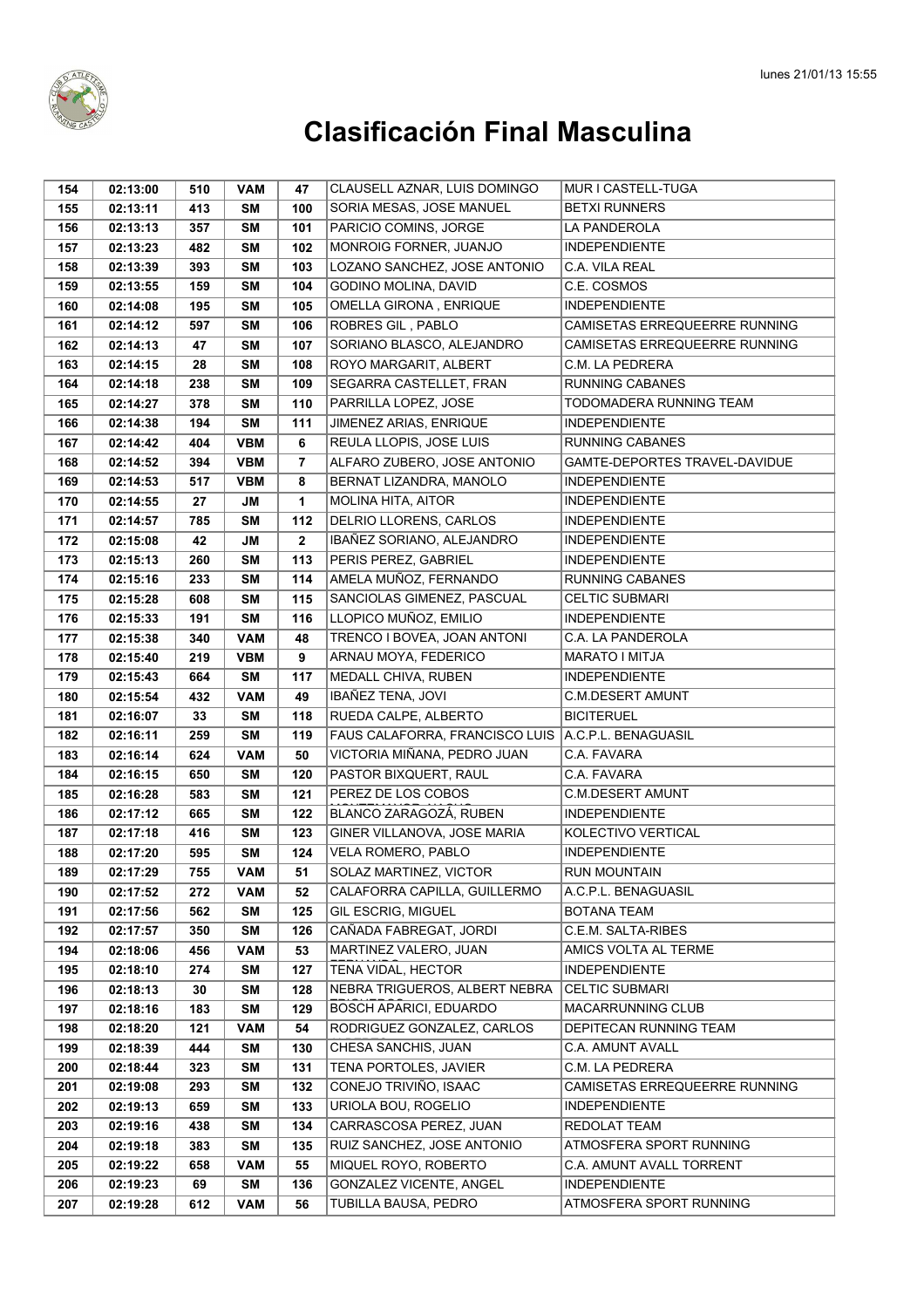

| 208 | 02:19:29 | 424 | <b>VBM</b> | 10  | MIRAVET GIMENO, JOSE VICENTE   | ATMOSFERA SPORT RUNNING       |
|-----|----------|-----|------------|-----|--------------------------------|-------------------------------|
| 209 | 02:19:35 | 732 | SΜ         | 137 | NEGRE BALAGUER, VICENTE        | COLLA ORGULLO ALBINEGRO       |
| 210 | 02:19:39 | 303 | <b>SM</b>  | 138 | <b>ESCRIG CHIVA, IVAN</b>      | <b>INDEPENDIENTE</b>          |
| 211 | 02:19:56 | 433 | <b>SM</b>  | 139 | <b>GARCIA VIDAL, JUAN</b>      | <b>INDEPENDIENTE</b>          |
| 212 | 02:19:59 | 668 | <b>VAM</b> | 57  | RODRIGUEZ TORRIJOS, SALVA      | <b>ENDURANCE TRI-SPORT</b>    |
| 213 | 02:20:01 | 315 | SΜ         | 140 | ZARAGOZA BALAGUER, JAVIER      | DIVISASLAURA.COM              |
| 214 | 02:20:02 | 135 | <b>SM</b>  | 141 | FORTUÑO CERVERA, CRISTIAN      | DIVISASLAURA.COM              |
| 215 | 02:20:05 | 356 | <b>VAM</b> | 58  | MESADO MONFORT, JORGE          | <b>MARATO I MITJA</b>         |
| 216 | 02:20:07 | 566 | <b>VAM</b> | 59  | ALVARO, MIGUEL                 | <b>INDEPENDIENTE</b>          |
| 217 | 02:20:14 | 40  | <b>SM</b>  | 142 | MOCHOLI VALIENTE, ALEJANDRO    | <b>INDEPENDIENTE</b>          |
| 218 | 02:20:17 | 405 | SΜ         | 143 | VIVO ENGUIDANOS, JOSE LUIS     | A.C.P.L. BENAGUASIL           |
| 219 | 02:20:17 | 363 | SΜ         | 144 | DOMINGO-ARNAU DE CASTRO,       | TRIATLÓN EVASIÓN CASTELLÓN    |
| 220 | 02:20:18 | 269 | <b>SM</b>  | 145 | MATEU CHALER, GUILLERMO        | <b>GRAO RUNNERS</b>           |
| 221 | 02:20:20 | 472 | <b>VAM</b> | 60  | URQUIZU MEJIAS, JUAN MANUEL    | A.D. MAESTRAZGO               |
| 222 | 02:20:21 | 107 | <b>VAM</b> | 61  | NEBOT ALICART, CARLOS          | <b>INDEPENDIENTE</b>          |
| 223 | 02:20:33 | 106 | <b>SM</b>  | 146 | <b>GARI TORRENT, CARLOS</b>    | <b>INDEPENDIENTE</b>          |
| 224 | 02:20:51 | 642 | <b>SM</b>  | 147 | BORT SERRANO, RAMON            | <b>CELTIC SUBMARI</b>         |
| 225 | 02:20:54 | 176 | <b>SM</b>  | 148 | RIPOLL MARTINEZ, DOMINGO       | <b>INDEPENDIENTE</b>          |
| 226 | 02:20:56 | 452 | <b>VAM</b> | 62  | SALES PUIG, JUAN CARLOS        | <b>INDEPENDIENTE</b>          |
| 227 | 02:21:10 | 7   | <b>SM</b>  | 149 | ALBERT BARREDA, ENRIQUE        | C.A. RUNNING CASTELLÓ         |
| 228 | 02:21:47 | 258 | <b>SM</b>  | 150 | SANCHIS GARCIA, FRANCISCO JOSE | C.A. PUÇOL                    |
| 229 | 02:21:50 | 31  | <b>VAM</b> | 63  | GUINEA PLANELLES, ALBERTO      | <b>MARATO I MITJA</b>         |
| 230 | 02:21:51 | 312 | <b>SM</b>  | 151 | VELASCO LOPERA, JAVI           | <b>INDEPENDIENTE</b>          |
| 231 | 02:21:52 | 354 | <b>VAM</b> | 64  | MARTINEZ, JORDI LLUIS          | UME                           |
| 232 | 02:21:54 | 147 | <b>SM</b>  | 152 | DASI FERRERES, DANIEL          | <b>INDEPENDIENTE</b>          |
| 233 | 02:21:55 | 565 | <b>SM</b>  | 153 | RODENAS BARQUERO, MIGUEL       | <b>INDEPENDIENTE</b>          |
| 234 | 02:21:57 | 184 | <b>SM</b>  | 154 | <b>GARCIA MELIA, EDUARDO</b>   | C.A. FAVARA                   |
| 235 | 02:21:58 | 783 | <b>VAM</b> | 65  | PESUDO SORIANO, JOSE ANTONIO   | <b>INDEPENDIENTE</b>          |
| 237 | 02:22:02 | 519 | <b>VAM</b> | 66  | ARNAL BALAGUER, MANU           | <b>CELTIC SUBMARI</b>         |
| 238 | 02:22:19 | 782 | <b>SM</b>  | 155 | CALVACHE ABAD, FRANCISCO       | <b>INDEPENDIENTE</b>          |
| 239 | 02:22:22 | 38  | <b>VAM</b> | 67  | <b>IGLESIAS NEBOT, ALBERTO</b> | C.A. 42 Y PICO                |
| 240 | 02:22:35 | 419 | SΜ         | 156 | VIDAL GIL, JOSE MIGUEL         | <b>AT-ZENET TOTTRAIL</b>      |
| 241 | 02:22:38 | 746 | SΜ         | 157 | ANDRES HERNANDEZ, VICENTE      | <b>INDEPENDIENTE</b>          |
| 242 | 02:22:39 | 469 | <b>VBM</b> | 11  | RODRIGUEZ ROCA, JUAN JOSE      | C.A. VILA REAL                |
| 243 | 02:22:41 | 449 | <b>SM</b>  | 158 | GARCIA PEREZ, JUAN ANTONIO     | <b>LOS PATATAS</b>            |
| 244 | 02:22:47 | 193 | <b>VAM</b> | 68  | CERVERA MATEU, ENRIC           | <b>INDEPENDIENTE</b>          |
| 245 | 02:22:53 | 647 | <b>VAM</b> | 69  | MIRALLES MIRALLES, RAUL        | C.A. ONDA                     |
| 246 | 02:22:54 | 84  | <b>VAM</b> | 70  | SALES MAZA, ANTONIO            | C.A. ONDA                     |
| 247 | 02:22:57 | 455 | <b>SM</b>  | 159 | IBAÑEZ GARCIA, JUAN CARLOS     | C.A. CORRELIANA               |
| 248 | 02:22:59 | 132 | <b>VAM</b> | 71  | GONZALEZ SALVADOR, CESAR       | <b>INCA 2000</b>              |
| 249 | 02:23:01 | 165 | <b>SM</b>  | 160 | <b>GARCIA MOLINA, DAVID</b>    | C.A. PUÇOL                    |
| 250 | 02:23:03 | 481 | <b>SM</b>  | 161 | BELTRAN GASULLA, JUANJO        | <b>INDEPENDIENTE</b>          |
| 251 | 02:23:05 | 460 | <b>SM</b>  | 162 | CAÑAS OBRERO, JUAN FRANCISCO   | <b>INDEPENDIENTE</b>          |
| 252 | 02:23:06 | 790 | <b>SM</b>  | 163 | SOLSONA GILABERT, VICENTE      | <b>INDEPENDIENTE</b>          |
| 253 | 02:23:13 | 245 | <b>SM</b>  | 164 | OSTOS LOPEZ, FRANCISCO         | C.A. RIBA-PEU RIBA-ROJA       |
| 254 | 02:23:14 | 412 | <b>SM</b>  | 165 | GINER SANTRIQUES, JOSE MANUEL  | <b>INDEPENDIENTE</b>          |
| 255 | 02:23:17 | 288 | <b>SM</b>  | 166 | PEREZ-JORGE BURGOS, IGNACIO    | TRISIDE VALENCIA              |
| 256 | 02:23:21 | 327 | <b>VAM</b> | 72  | HUILLERY, JEAN NOEL            | MARATO I MITJA                |
| 257 | 02:23:24 | 313 | <b>SM</b>  | 167 | CALERO GIL, JAVI               | <b>INDEPENDIENTE</b>          |
| 258 | 02:23:30 | 434 | <b>VBM</b> | 12  | MELIA DULCE, JUAN              | SANGRE ALBINEGRA              |
| 259 | 02:23:38 | 712 | <b>VAM</b> | 73  | SEGARRA SOLDEVILA, TICO        | RUNNING CABANES               |
| 260 | 02:23:42 | 225 | <b>SM</b>  | 168 | LLORENS OCHANDO, FERNANDO      | ORPESA CORRE                  |
| 261 | 02:23:44 | 216 | <b>VBM</b> | 13  | GONZALEZ MOZOS, FCO. JAVIER    | CAMISETAS ERREQUEERRE RUNNING |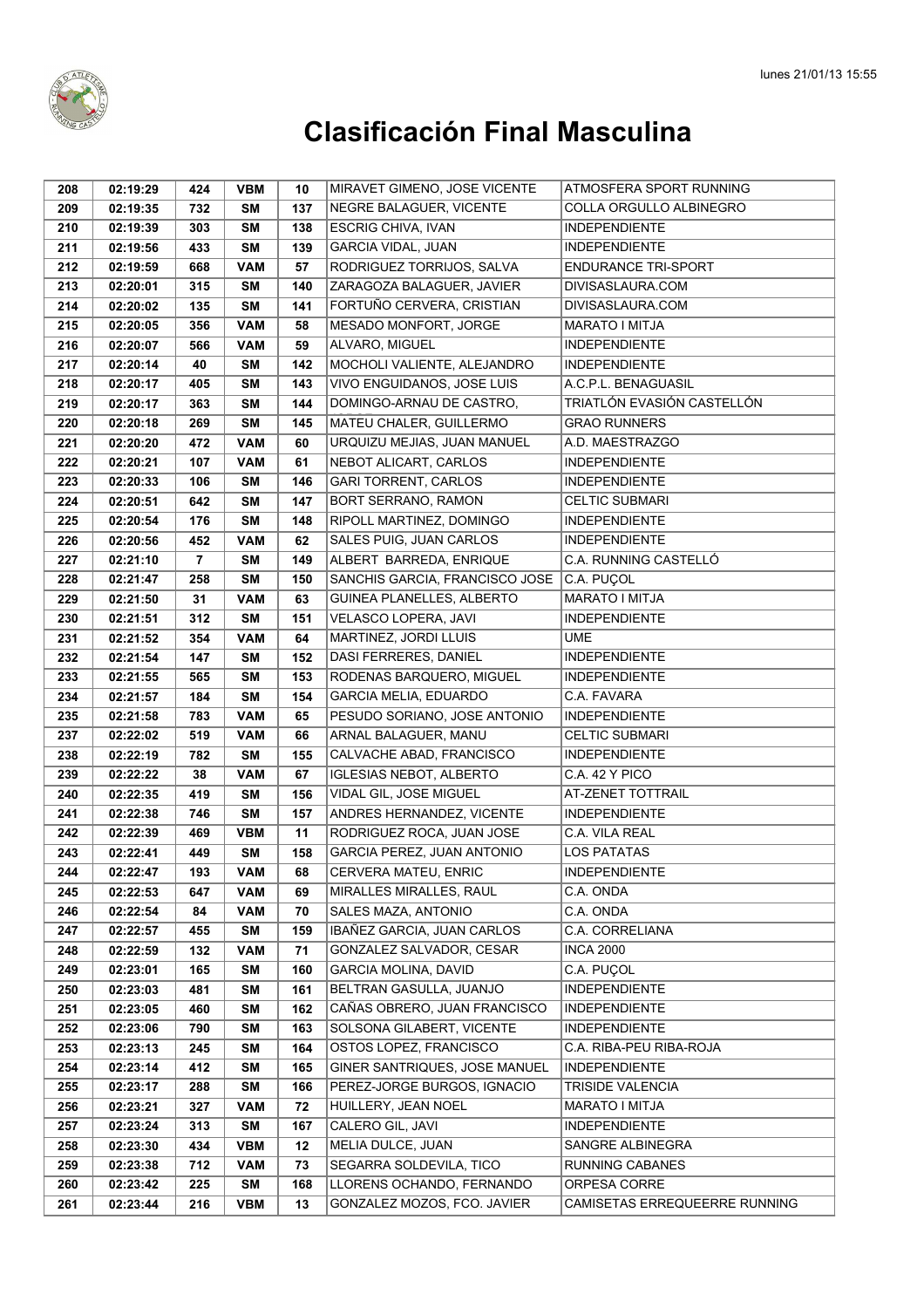

| 262 | 02:24:01 | 772 | SΜ         | 169 | <b>BALLESTER GAYA, ROBERTO</b>    | C. A. ONDA                   |
|-----|----------|-----|------------|-----|-----------------------------------|------------------------------|
| 263 | 02:24:09 | 196 | <b>SM</b>  | 170 | GINER NADAL, ENRIQUE              | <b>C.A. MURCIELAGOS</b>      |
| 264 | 02:24:14 | 270 | <b>SM</b>  | 171 | <b>GARCIA MARTIN, GUILLERMO</b>   | <b>INDEPENDIENTE</b>         |
| 265 | 02:24:17 | 640 | <b>SM</b>  | 172 | OLIVARES RUIPEREZ, RAMON          | <b>GRAO RUNNERS</b>          |
| 266 | 02:24:18 | 784 | <b>SM</b>  | 173 | OLIVARES RUIPEREZ, DAVID          | <b>INDEPENDIENTE</b>         |
| 268 | 02:24:25 | 179 | <b>SM</b>  | 174 | IRANZO NAVARRO, EDU               | ROMPIENDO LIMITES            |
| 269 | 02:24:26 | 736 | <b>SM</b>  | 175 | PORTALES ESCRIG, VICENTE          | LA PANDEROLA                 |
| 270 | 02:24:29 | 250 | <b>VBM</b> | 14  | CARDA CARBONELL, FRANCISCO        | <b>INDEPENDIENTE</b>         |
| 271 | 02:24:36 | 734 | <b>VAM</b> | 74  | PALLARES MORATALLA, VICENTE       | <b>CICLISTA SENGLARS</b>     |
| 272 | 02:24:41 | 751 | <b>VAM</b> | 75  | ANDREU PORCAR, VICTOR             | <b>INDEPENDIENTE</b>         |
| 273 | 02:24:43 | 723 | <b>VAM</b> | 76  | IBAÑEZ GARCIA, VALENTIN           | <b>MARATO I MITJA</b>        |
| 274 | 02:24:46 | 296 | <b>VAM</b> | 77  | HERNANDEZ PUCHOL, ISIDRO          | C.A. AMUNT AVALL TORRENT     |
| 275 | 02:24:51 | 365 | <b>VAM</b> | 78  | DOMENECH PORCAR, JORGE            | <b>XTIP</b>                  |
| 276 | 02:24:56 | 410 | <b>VAM</b> | 79  | ROCA BOU, JOSE Mª                 | <b>INDEPENDIENTE</b>         |
| 277 | 02:24:57 | 78  | <b>VAM</b> | 80  | QUESADA JIMENEZ, ANTONIO          | <b>INDEPENDIENTE</b>         |
| 278 | 02:24:59 | 604 | <b>VAM</b> | 81  | GIL RODRIGUEZ, PACO               | <b>C.M.DESERT AMUNT</b>      |
| 279 | 02:25:00 | 550 | <b>VAM</b> | 82  | BES MONTERDE, MARIANO JOAQUIN     | KOLECTIVO VERTICAL           |
| 280 | 02:25:04 | 465 | <b>VAM</b> | 83  | BISBAL, JUAN JOSE                 | P@KE                         |
| 281 | 02:25:09 | 596 | <b>SM</b>  | 176 | LAHOSA JUAN, PABLO                | <b>INDEPENDIENTE</b>         |
| 282 | 02:25:36 | 724 | <b>SM</b>  | 177 | USO ARNAU, VALENTIN               | <b>INDEPENDIENTE</b>         |
| 283 | 02:25:56 | 234 | <b>VAM</b> | 84  | SALES ANGEL, FERNANDO JAVIER      | <b>INDEPENDIENTE</b>         |
| 284 | 02:26:03 | 96  | <b>VBM</b> | 15  | PASTOR CLIMENT, BRUNO             | AULA DE NATURA VINAROS       |
| 285 | 02:26:09 | 536 | <b>SM</b>  | 178 | TORRES PALAU, MANUEL DAVID        | C.E.M. ALQUERIES RUNNING     |
| 286 | 02:26:10 | 236 | <b>VAM</b> | 85  | MARMANEU PORCAR, FERRAN           | <b>CENTRONET</b>             |
| 287 | 02:26:13 | 178 | <b>SM</b>  | 179 | GUIMERA TUÑON, EDGAR GUIMERA      | <b>INDEPENDIENTE</b>         |
| 288 | 02:26:14 | 435 | <b>VAM</b> | 86  | MUÑOZ TUÑON, JUAN                 | LA CERVEZA ES ALEGRIA        |
| 290 | 02:26:17 | 530 | <b>VBM</b> | 16  | JULIAN MARTI, MANUEL              | SERRA D'IRTA PEÑISCOLA       |
| 291 | 02:26:19 | 41  | <b>SM</b>  | 180 | GALLEN CATALAN, ALEJANDRO         | <b>INDEPENDIENTE</b>         |
| 292 | 02:26:25 | 742 | <b>SM</b>  | 181 | CATALAN MARTINEZ, VICENTE         | <b>CONFIANCES TRAIL CLUB</b> |
| 293 | 02:26:27 | 719 | <b>SM</b>  | 182 | NAVARRO LOPEZ, TONI               | C.A. LA PANDEROLA            |
| 294 | 02:26:28 | 699 | <b>VBM</b> | 17  | MARIN JULIAN, SILVERIO            | <b>MARATO I MITJA</b>        |
| 295 | 02:26:32 | 657 | SΜ         | 183 | <b>GARCIA GRAU, ROBERTO</b>       | ULTRA RUNNERS CASTELLON      |
| 296 | 02:26:34 | 588 | <b>VAM</b> | 87  | LUQUE GREGORIO, NICOLAS           | P@KE                         |
| 297 | 02:26:37 | 750 | <b>SM</b>  | 184 | ALEGRE CORRALES, VICTOR           | <b>INDEPENDIENTE</b>         |
| 298 | 02:26:40 | 537 | <b>VAM</b> | 88  | <b>BOU FORCADA, MANUEL JAVIER</b> | COLLA L'ASSUT                |
| 299 | 02:26:41 | 88  | <b>VAM</b> | 89  | SERRANO GARCIA, ANTONIO           | <b>INDEPENDIENTE</b>         |
| 300 | 02:26:43 | 150 | <b>SM</b>  | 185 | TOMAS DIAZ, DAVID                 | ATMOSFERA SPORT RUNNING      |
| 301 | 02:26:45 | 715 | <b>VBM</b> | 18  | <b>CLARAMONTE GIL, TOMAS</b>      | <b>INDEPENDIENTE</b>         |
| 302 | 02:26:47 | 628 | <b>SM</b>  | 186 | CAMPOS AZNAR, QUINO               | <b>INDEPENDIENTE</b>         |
| 303 | 02:26:51 | 402 | <b>VBM</b> | 19  | TORRES PIQUER, JOSE JUAN          | <b>BETXI RUNNERS</b>         |
| 304 | 02:26:59 | 181 | <b>VBM</b> | 20  | GIL CARBONELL, EDUARDO            | <b>C.M.DESERT AMUNT</b>      |
| 305 | 02:27:03 | 630 | <b>VBM</b> | 21  | ARTERO SEMPERE, RAFA              | C.M.GR-33 TOTTRAIL           |
| 306 | 02:27:10 | 25  | <b>VBM</b> | 22  | ESCOBEDO VILLAR, AGUSTIN          | <b>BETXI RUNNERS</b>         |
| 307 | 02:27:15 | 151 | SΜ         | 187 | CEBRIAN DEFEZ, DAVID              | C.M. LA PEDRERA              |
| 308 | 02:28:10 | 100 | SΜ         | 188 | FOLCH CLAUSELL, CARLOS            | <b>INDEPENDIENTE</b>         |
| 309 | 02:28:11 | 770 | <b>VAM</b> | 90  | ALBERTO BELTRAN, ALFONSO          | <b>INDEPENDIENTE</b>         |
| 310 | 02:28:13 | 127 | <b>SM</b>  | 189 | CAYUELA CORCOLES, CESAR           | <b>GRAO RUNNERS</b>          |
| 311 | 02:28:16 | 590 | <b>VBM</b> | 23  | REDON QUIXAL, OCTAVIO             | ORPESA CORRE                 |
| 312 | 02:28:17 | 306 | <b>SM</b>  | 190 | FOLCH FERRERES, IVAN              | <b>INDEPENDIENTE</b>         |
| 313 | 02:28:19 | 264 | <b>VAM</b> | 91  | MEMBRADO GUINOT, GILBERTO         | C.A. LA PANDEROLA            |
| 314 | 02:28:21 | 748 | <b>VAM</b> | 92  | FABREGAT LLOPIS, VICENTE JOSE     | <b>CENTRONET</b>             |
| 315 | 02:28:25 | 518 | <b>SM</b>  | 191 | GAVALDA RUBIO, MANOLO             | <b>PROINELEC</b>             |
| 316 | 02:28:26 | 37  | <b>SM</b>  | 192 | FELIU FLORENCIA, ALBERTO          | <b>PROINELEC</b>             |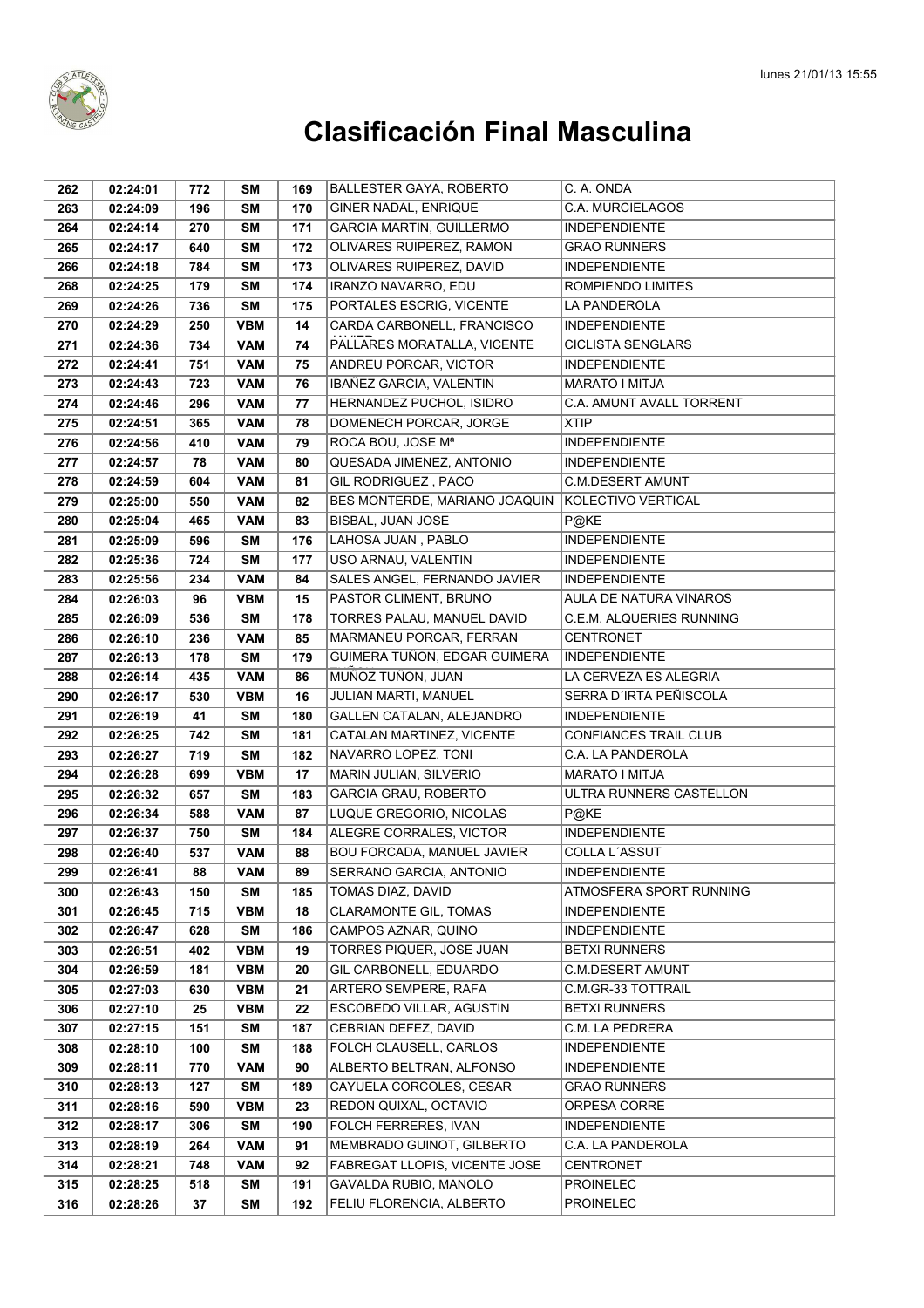

| 317 | 02:28:32 | 143 | <b>VAM</b> | 93  | VILAR GONZALEZ, DANIEL                          | INDEPENDIENTE                 |
|-----|----------|-----|------------|-----|-------------------------------------------------|-------------------------------|
| 318 | 02:28:35 | 690 | <b>VAM</b> | 94  | SALAS SOS, SERGIO                               | <b>MARATO I MITJA</b>         |
| 319 | 02:28:40 | 249 | SΜ         | 193 | MARTIN PEREZ. FRANCISCO JAVIER                  | GAMTE-DEPORTES TRAVEL-DAVIDUE |
| 320 | 02:28:42 | 400 | <b>VAM</b> | 95  | VALLS AGOST, JOSE JUAN                          | <b>INDEPENDIENTE</b>          |
| 321 | 02:28:43 | 687 | <b>SM</b>  | 194 | <b>AICART NEBOT, SERGI</b>                      | UJI                           |
| 322 | 02:28:53 | 458 | <b>VAM</b> | 96  | GARCIA SANCHEZ, JUAN FRANCISCO C.M.DESERT AMUNT |                               |
| 323 | 02:29:01 | 542 | <b>SM</b>  | 195 | CHUST MAZA, MARCOS                              | C.A. AMUNT AVALL TORRENT      |
| 324 | 02:29:03 | 113 | <b>VAM</b> | 97  | PIQUER ESTEVE, CARLOS                           | <b>INDEPENDIENTE</b>          |
| 325 | 02:29:05 | 683 | <b>VAM</b> | 98  | GOMEZ MENENDEZ, SEBASTIAN                       | <b>INDEPENDIENTE</b>          |
| 326 | 02:29:08 | 446 | <b>VAM</b> | 99  | ARNAU TENA, JUAN ANTONIO                        | <b>INDEPENDIENTE</b>          |
| 327 | 02:29:12 | 80  | <b>VBM</b> | 24  | MIRAVET GARCIA, ANTONIO                         | <b>FAUSTO</b>                 |
| 328 | 02:29:15 | 534 | <b>VBM</b> | 25  | BARTOLL CERISUELO, MANUEL                       | EI A CORRER                   |
| 329 | 02:29:23 | 637 | <b>VAM</b> | 100 | GALVE DOLZ, RAMON                               | KOLECTIVO VERTICAL            |
| 330 | 02:29:35 | 321 | SΜ         | 196 | PACHECO OSTOS, JAVIER                           | C.A. RIBA-PEU RIBA-ROJA       |
| 331 | 02:29:44 | 64  | <b>SM</b>  | 197 | CHAPPELL, ANDREW                                | <b>INDEPENDIENTE</b>          |
| 332 | 02:30:16 | 140 | <b>SM</b>  | 198 | GUERRERO BADENAS, DANI                          | JUST RUNNING                  |
| 334 | 02:30:23 | 325 | <b>SM</b>  | 199 | FERNANDEZ MARTINEZ, JAVIER                      | <b>PROINELEC</b>              |
| 335 | 02:30:26 | 730 | <b>VBM</b> | 26  | SEGARRA BARRERA, VICENT                         | C.A. VILA REAL                |
| 336 | 02:30:29 | 561 | <b>VAM</b> | 101 | VIDAL BRANCHADELL, MIGUEL                       | <b>INDEPENDIENTE</b>          |
| 337 | 02:30:32 | 173 | <b>SM</b>  | 200 | LEON, DIEGO                                     | <b>INDEPENDIENTE</b>          |
| 338 | 02:30:34 | 344 | <b>VAM</b> | 102 | CHAVARRIA PEREZ, JOAQUIN                        | <b>TROTAMONS</b>              |
| 339 | 02:30:42 | 167 | <b>SM</b>  | 201 | MONFERRER VICIANO, DAVID JESUS                  | <b>INDEPENDIENTE</b>          |
| 340 | 02:30:43 | 635 | <b>SM</b>  | 202 | PITARCH TOLENTINO, RAMON                        | ATMOSFERA SPORT RUNNING       |
| 341 | 02:30:46 | 407 | <b>VAM</b> | 103 | BARRACHINA FELIP, JOSE LUIS                     | <b>INDEPENDIENTE</b>          |
| 342 | 02:30:55 | 731 | <b>SM</b>  | 203 | LLOPICO CABEDO, VICENT                          | <b>INDEPENDIENTE</b>          |
| 343 | 02:30:57 | 739 | <b>VAM</b> | 104 | SANDALINAS FERNANDEZ, VICENTE                   | C.A. NAVAJAS                  |
| 344 | 02:30:59 | 76  | <b>SM</b>  | 204 | CROS NEGRE, ANTONIO                             | C.D. DESELITE                 |
| 345 | 02:31:08 | 180 | <b>SM</b>  | 205 | PROVINCIALES GARCIA, EDUARDO                    | MARATO I MITJA                |
| 346 | 02:31:09 | 67  | <b>SM</b>  | 206 | MARTINEZ NAVARRO, ANGEL                         | <b>C.M.DESERT AMUNT</b>       |
| 347 | 02:31:11 | 674 | <b>SM</b>  | 207 | RODA ALCANTARA, SANTIAGO                        | H <sub>2</sub> O              |
| 348 | 02:31:13 | 244 | <b>VAM</b> | 105 | RAMIREZ GARCIA, FRANCISCO                       | A.D. MAESTRAZGO               |
| 349 | 02:31:21 | 744 | <b>SM</b>  | 208 | GOZALBO CASTILLO, VICENTE                       | <b>INDEPENDIENTE</b>          |
| 350 | 02:31:24 | 504 | <b>SM</b>  | 209 | CANO NUÑEZ, LUIS                                | <b>MERIDIANO CERO</b>         |
| 351 | 02:32:05 | 116 | <b>VBM</b> | 27  | CLEMENT LEON, CARLOS                            | <b>INDEPENDIENTE</b>          |
| 352 | 02:32:10 | 483 | <b>SM</b>  | 210 | MOLINER MIRAVET, JUANJO                         | <b>INDEPENDIENTE</b>          |
| 353 | 02:32:14 | 619 | <b>VAM</b> | 106 | PALMERO SALVADOR, PEDRO                         | C.A. RIBA-PEU RIBA-ROJA       |
| 354 | 02:32:16 | 73  | SM         | 211 | <b>GARCIA BIXQUERT, ANTONI</b>                  | <b>FAVARA EMPINA</b>          |
| 355 | 02:32:19 | 759 | SM         | 212 | ROMERO MUÑOZ, VICTOR                            | <b>INDEPENDIENTE</b>          |
| 356 | 02:32:22 | 337 | <b>VBM</b> | 28  | CENTELLES MONTAÑES, JOAN                        | <b>C.M.DESERT AMUNT</b>       |
| 357 | 02:32:26 | 70  | <b>VAM</b> | 107 | LOPEZ SANTOS, ANGEL                             | <b>INDEPENDIENTE</b>          |
| 358 | 02:32:28 | 696 | <b>VBM</b> | 29  | MIRALLES BELTRAN, SERGIO                        | <b>INDEPENDIENTE</b>          |
| 359 | 02:32:34 | 324 | <b>VBM</b> | 30  | <b>GUINOT VICIANO, JAVIER</b>                   | <b>BENICASSIM RUNNERS</b>     |
| 360 | 02:32:38 | 231 | SM         | 213 | ARTERO GIMENO, FERNANDO                         | ULTRA RUNNERS CASTELLON       |
| 361 | 02:32:46 | 423 | <b>VAM</b> | 108 | FERRAGUD LLORCA, JOSE RAMON                     | <b>INDEPENDIENTE</b>          |
| 362 | 02:32:51 | 450 | SM         | 214 | GRANELL ROJAS, JUAN B.                          | <b>INDEPENDIENTE</b>          |
| 363 | 02:32:59 | 684 | <b>VBM</b> | 31  | PALANQUES PORCAR, SERAFIN                       | <b>INDEPENDIENTE</b>          |
| 364 | 02:33:24 | 257 | SM         | 215 | CATALAN NAVARRO, FRANCISCO                      | FRUTINTER RUNNING             |
| 366 | 02:33:30 | 334 | SM         | 216 | CAMPOS ROCHERA, JESUS                           | ULTRA RUNNERS CASTELLON       |
| 367 | 02:33:32 | 153 | SM         | 217 | PEREZ OBRERO, DAVID                             | <b>INDEPENDIENTE</b>          |
| 368 | 02:33:44 | 320 | <b>VAM</b> | 109 | PITARCH MIRALLES, JAVIER                        | <b>INDEPENDIENTE</b>          |
| 369 | 02:33:46 | 639 | SM         | 218 | SANCHIS GARCIA, RAMON                           | C.A. PUÇOL                    |
| 370 | 02:34:02 | 387 | SM         | 219 | GOMES PEREZ, JOSE ANTONIO                       | KOLECTIVO VERTICAL            |
| 371 | 02:34:03 | 572 | <b>VAM</b> | 110 | GARCIA MOYA, MIGUEL ANGEL                       | KOLECTIVO VERTICAL            |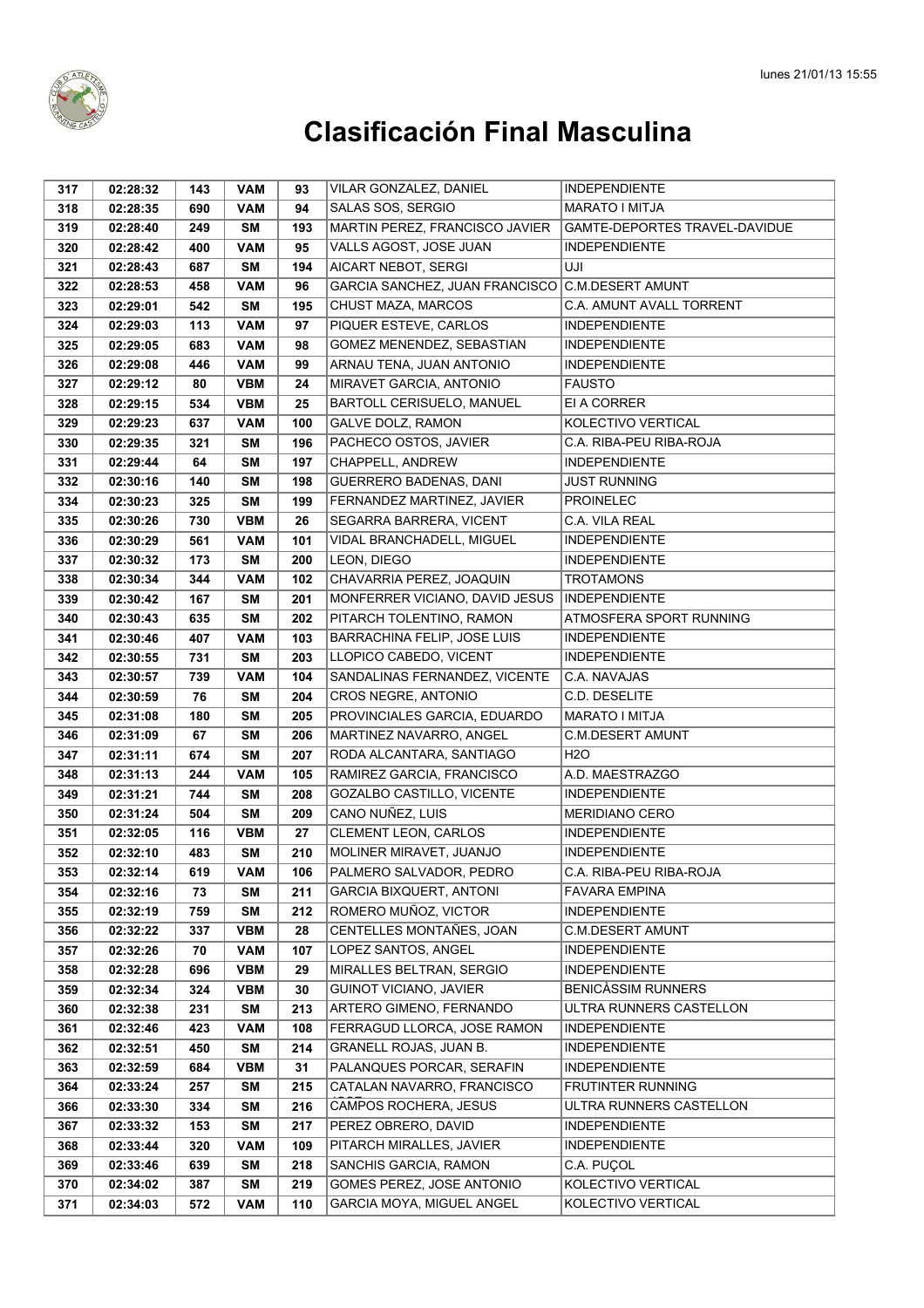

| 372 | 02:34:22 | 175 | SΜ         | 220 | MIRAVET MIRALLES, DIEGO                         | <b>INDEPENDIENTE</b>          |
|-----|----------|-----|------------|-----|-------------------------------------------------|-------------------------------|
| 373 | 02:34:23 | 589 | <b>SM</b>  | 221 | ALBERT RODA, NICOLAS                            | <b>INDEPENDIENTE</b>          |
| 374 | 02:34:32 | 533 | <b>VBM</b> | 32  | MADUEÑO CRIADO, MANUEL                          | C.A. VILA REAL                |
| 375 | 02:35:00 | 463 | <b>VAM</b> | 111 | PEREZ VALLS, JUAN JOSE                          | <b>GRAO RUNNERS</b>           |
| 376 | 02:35:11 | 741 | <b>VBM</b> | 33  | <b>GUINOT VICIANO, VICENTE</b>                  | <b>BENICÀSSIM RUNNERS</b>     |
| 377 | 02:35:12 | 253 | <b>VAM</b> | 112 | SORIANO LOPEZ, FRANCISCO JAVIER C.M. VISTABELLA |                               |
| 378 | 02:35:17 | 52  | <b>VAM</b> | 113 | EDO CUADAU, ALFONSO                             | CAMISETAS ERREQUEERRE RUNNING |
| 379 | 02:35:42 | 722 | <b>VAM</b> | 114 | FERNANDEZ CINCUNEGUI, TXOMIN                    | AMICS DEL CLOT                |
| 381 | 02:35:57 | 261 | <b>SM</b>  | 222 | SIMO ALONSO, GABRIEL                            | <b>INDEPENDIENTE</b>          |
| 383 | 02:36:04 | 329 | <b>VAM</b> | 115 | RUIZ SANCHEZ, JESUS                             | ATMOSFERA SPORT RUNNING       |
| 384 | 02:36:07 | 511 | SΜ         | 223 | VIERA ESTARAS, LUIS FELIPE                      | <b>INDEPENDIENTE</b>          |
| 385 | 02:36:11 | 177 | SΜ         | 224 | LOPEZ EDO, DONATO                               | <b>INDEPENDIENTE</b>          |
| 386 | 02:36:14 | 63  | <b>SM</b>  | 225 | COMOS MARTINEZ, ANDREU                          | A.M. EL TURMELL-XERT          |
| 387 | 02:36:19 | 108 | <b>SM</b>  | 226 | <b>GARCIA IBARS, CARLOS</b>                     | <b>C.M.DESERT AMUNT</b>       |
| 388 | 02:36:22 | 781 | <b>SM</b>  | 227 | CABELLOS BARBERA, JUAN MANUEL                   | <b>INDEPENDIENTE</b>          |
| 389 | 02:36:25 | 34  | <b>VAM</b> | 116 | LAPAZ FERNANDEZ, ALBERTO                        | CAMISETAS ERREQUEERRE RUNNING |
| 390 | 02:36:27 | 409 | <b>VBM</b> | 34  | ALFARO SORIA, JOSE Mª                           | <b>INDEPENDIENTE</b>          |
| 391 | 02:36:30 | 453 | <b>VAM</b> | 117 | SAFONT NEBOT, JUAN CARLOS                       | <b>INDEPENDIENTE</b>          |
| 392 | 02:36:31 | 621 | <b>VBM</b> | 35  | BRAVO DOMINGUEZ, PEDRO ALBERT                   | SARRIOS                       |
| 393 | 02:36:35 | 693 | <b>VAM</b> | 118 | MARMANEU BAU, SERGIO                            | <b>MARATO I MITJA</b>         |
| 394 | 02:36:46 | 627 | <b>VAM</b> | 119 | FABREGAT ALTABAS, PROSPERO                      | <b>INDEPENDIENTE</b>          |
| 395 | 02:36:47 | 707 | <b>VAM</b> | 120 | VILLAGRASA PIQUER, TEO                          | AMICS VOLTA AL TERME          |
| 396 | 02:37:03 | 737 | SΜ         | 228 | VAREA LEAL, VICENTE                             | <b>INDEPENDIENTE</b>          |
| 397 | 02:37:05 | 788 | <b>SM</b>  | 229 | POVEDA BARREDA, PABLO                           | <b>INDEPENDIENTE</b>          |
| 398 | 02:37:08 | 507 | <b>VAM</b> | 121 | CABALLERO CASADO, LUIS                          | MARATO I MITJA                |
| 399 | 02:37:37 | 587 | <b>VAM</b> | 122 | CAMPOS MICO, NESTOR                             | <b>CELTIC SUBMARI</b>         |
| 401 | 02:38:07 | 600 | <b>SM</b>  | 230 | FONTANA RODRIGUEZ, PABLO                        | <b>INDEPENDIENTE</b>          |
| 402 | 02:38:16 | 49  | <b>SM</b>  | 231 | REGUERA PERELLO, ALEX                           | AMICS DEL CLOT                |
| 403 | 02:38:20 | 392 | <b>SM</b>  | 232 | SEGURA SEGURA, JOSE ANTONIO                     | <b>INDEPENDIENTE</b>          |
| 404 | 02:38:22 | 376 | <b>SM</b>  | 233 | TAMBORERO ARNAU, JOSE                           | <b>ESTELET RUNNING CLUB</b>   |
| 405 | 02:38:24 | 679 | <b>SM</b>  | 234 | GOMEZ SALES, SANTIAGO                           | CD DESELITE                   |
| 406 | 02:38:26 | 232 | SΜ         | 235 | MALDONADO ANDREU, FERNANDO                      | <b>INDEPENDIENTE</b>          |
| 407 | 02:38:31 | 767 | <b>VAM</b> | 123 | MORA CASTRO, XIMO                               | <b>INDEPENDIENTE</b>          |
| 408 | 02:38:33 | 24  | <b>SM</b>  | 236 | TRIGO, AGUSTIN                                  | <b>INDEPENDIENTE</b>          |
| 409 | 02:38:35 | 307 | <b>SM</b>  | 237 | HERNANDEZ IGUAL, JACOBO                         | <b>INDEPENDIENTE</b>          |
| 410 | 02:38:37 | 384 | <b>SM</b>  | 238 | UTRERA LOPEZ, JOSE ANTONIO                      | <b>INDEPENDIENTE</b>          |
| 411 | 02:38:44 | 443 | <b>VBM</b> | 36  | SANCHEZ FERNANDEZ, JUAN                         | <b>J:SANCHEZ</b>              |
| 412 | 02:38:47 | 601 | <b>SM</b>  | 239 | RAMOS FABREGAT, PABLO                           | <b>INDEPENDIENTE</b>          |
| 413 | 02:38:57 | 622 | <b>VBM</b> | 37  | MARTINEZ ESTESO, PEDRO JOSE                     | C.A. AMUNT AVALL TORRENT      |
| 414 | 02:39:00 | 235 | <b>VAM</b> | 124 | <b>AGOST TORRES, FERRAN</b>                     | <b>INDEPENDIENTE</b>          |
| 415 | 02:39:05 | 228 | <b>SM</b>  | 240 | BENJUMEA CEBRIAN, FERNANDO                      | C.A. AMUNT AVALL TORRENT      |
| 416 | 02:39:07 | 81  | <b>VAM</b> | 125 | SALVADOR MONFORT, ANTONIO                       | C.M. VISTABELLA               |
| 417 | 02:39:10 | 360 | <b>SM</b>  | 241 | MIRALLES GASCH, JORGE                           | <b>INDEPENDIENTE</b>          |
| 418 | 02:39:12 | 292 | <b>SM</b>  | 242 | SANAHUJA LLORENS, ISAAC                         | <b>INDEPENDIENTE</b>          |
| 419 | 02:39:16 | 146 | <b>SM</b>  | 243 | MORATA SANCHEZ-TARAZAGA,                        | <b>LIFELOVERS</b>             |
| 420 | 02:39:20 | 297 | <b>SM</b>  | 244 | SULLER ANDREU, ISMAEL                           | <b>INDEPENDIENTE</b>          |
| 421 | 02:39:27 | 382 | <b>SM</b>  | 245 | ANDRES, JOSE A.                                 | <b>INDEPENDIENTE</b>          |
| 422 | 02:39:28 | 761 | <b>SM</b>  | 246 | PEREZ PONS, VICTOR                              | SOM PASSATGE                  |
| 423 | 02:39:41 | 164 | SΜ         | 247 | MIRALLES BLANES, DAVID                          | AMICS DEL CLOT                |
| 424 | 02:39:43 | 418 | <b>VAM</b> | 126 | MIRALLES BLANES, JOSE MARIA                     | AMICS DEL CLOT                |
| 425 | 02:39:48 | 401 | SΜ         | 248 | RIVERA GARCIA, JOSE JUAN                        | <b>INDEPENDIENTE</b>          |
| 426 | 02:39:50 | 112 | <b>SM</b>  | 249 | RIVERA GARCIA, CARLOS                           | CARAJILLOS CUP                |
| 427 | 02:39:57 | 484 | <b>SM</b>  | 250 | CARMONA PEREZ, JUANJO                           | <b>INDEPENDIENTE</b>          |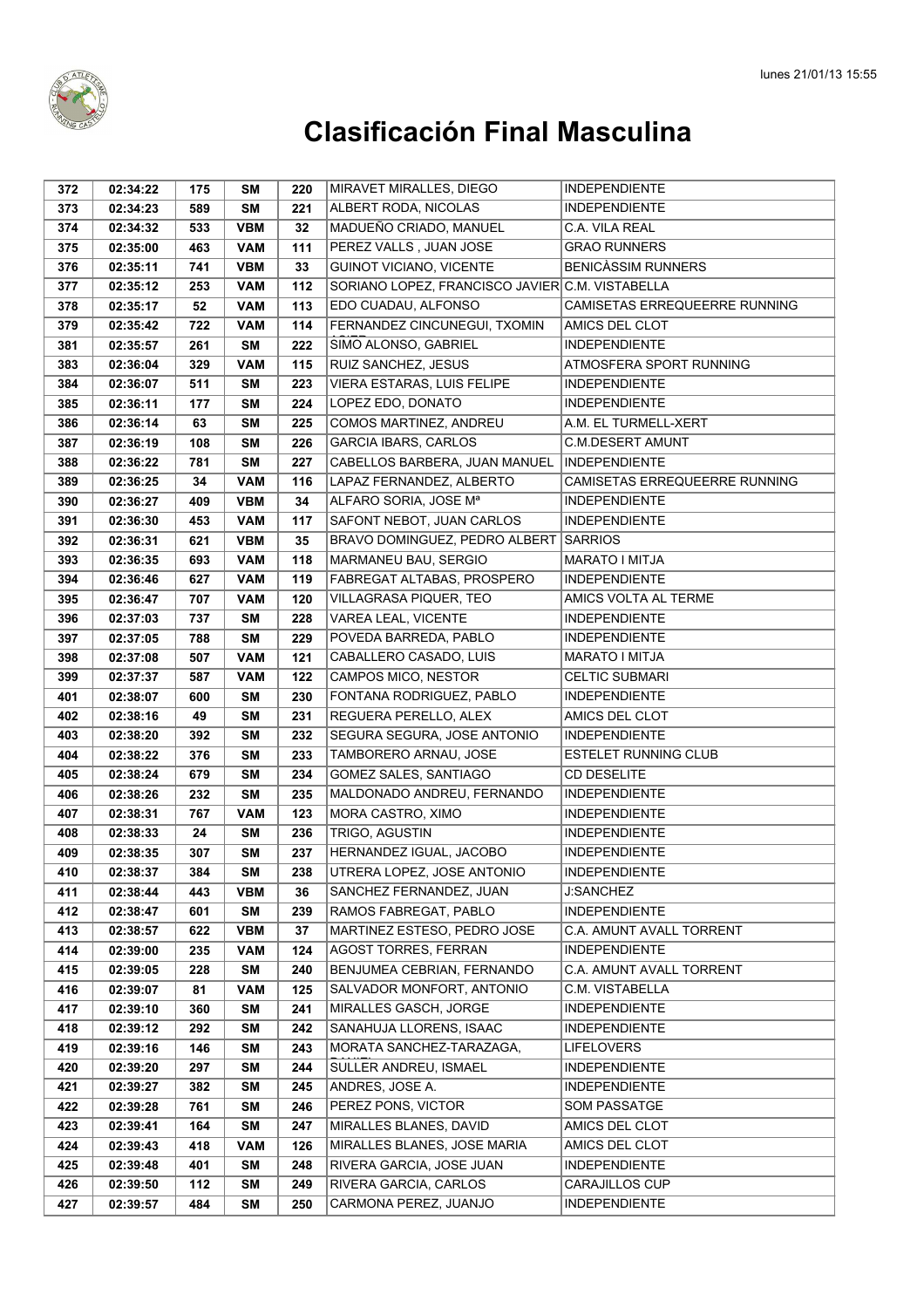

| 428 | 02:39:59 | 339 | SM         | 251 | MARÍ ALEGRE, JOAN A.                           | <b>EVASION RUNNING</b>      |
|-----|----------|-----|------------|-----|------------------------------------------------|-----------------------------|
| 429 | 02:40:01 | 667 | <b>VBM</b> | 38  | LARREA LEKUE, SABIN                            | CIM PENYAGOLOSA XODOS       |
| 430 | 02:40:09 | 638 | <b>VAM</b> | 127 | ARNAU GIMENEZ, RAMON                           | PAPERAM                     |
| 431 | 02:40:11 | 500 | <b>VAM</b> | 128 | TENA TENA, ISMAEL                              | PAPERAM                     |
| 432 | 02:40:27 | 714 | <b>VAM</b> | 129 | MORENO FUENTES, TOMAS                          | <b>C.A. PATERNA RUNNERS</b> |
| 433 | 02:40:34 | 606 | <b>VAM</b> | 130 | FERNANDEZ GIMENEZ, PACO                        | ZIPI & ZAPE TEAM            |
| 434 | 02:40:35 | 740 | <b>VAM</b> | 131 | DOLS SEGURA, VICENTE                           | ZIPI & ZAPE TEAM            |
| 436 | 02:40:53 | 243 | <b>VAM</b> | 132 | MUNERA ROBLES, FRANCISCO                       | <b>MARATO I MITJA</b>       |
| 437 | 02:40:59 | 295 | <b>VAM</b> | 133 | MASO ALBARATE, ISIDRE                          | <b>ATOTAJE</b>              |
| 439 | 02:41:13 | 301 | <b>VAM</b> | 134 | ORIENT BELTRAN, IVAN                           | <b>LES COVES</b>            |
| 440 | 02:42:01 | 299 | <b>VAM</b> | 135 | SANCHEZ ROBLES, ISMAEL                         | C.A. VILA REAL              |
| 442 | 02:42:04 | 607 | SΜ         | 252 | CABEDO JUAN, PASCUAL                           | <b>INDEPENDIENTE</b>        |
| 443 | 02:42:12 | 442 | <b>SM</b>  | 253 | GARCIA JUSTE, JUAN                             | <b>INDEPENDIENTE</b>        |
| 444 | 02:42:17 | 503 | <b>SM</b>  | 254 | SEGARRA ALBALAT, LUCAS                         | AMICS DE LA MUNTANYA        |
| 445 | 02:42:22 | 431 | <b>VBM</b> | 39  | LLEO USO, JOSMAN                               | <b>CARAJILLOS CUP</b>       |
| 446 | 02:42:27 | 623 | <b>VAM</b> | 136 | TORRES GARCIA, PEDRO JUAN                      | <b>VILA-RUNNERS</b>         |
| 447 | 02:42:32 | 773 | <b>VAM</b> | 137 | FORNAS ZORITA, MIGUEL ANGEL                    | C.M. EL CARBO               |
| 448 | 02:43:18 | 527 | <b>VAM</b> | 138 | TARIN GARCIA, MANUEL                           | C.A. CORRELIANA             |
| 449 | 02:43:33 | 134 | <b>SM</b>  | 255 | SOLER CONEJOS, CHRISTIAN                       | <b>INDEPENDIENTE</b>        |
| 450 | 02:43:34 | 441 | <b>VAM</b> | 139 | DUVAL BELTRAN, JUAN                            | <b>FIRERUNNERS</b>          |
| 451 | 02:43:36 | 631 | SΜ         | 256 | FRANCO CID, RAFAEL                             | <b>INDEPENDIENTE</b>        |
| 452 | 02:43:51 | 309 | <b>SM</b>  | 257 | <b>ALEGRE OLLER, JAIME</b>                     | <b>AGARREULOS</b>           |
| 454 | 02:43:54 | 428 | <b>SM</b>  | 258 | ARGENTE CASTILLEJO, JOSE                       | <b>INDEPENDIENTE</b>        |
| 455 | 02:44:05 | 777 | <b>VBM</b> | 40  | PEREZ APARICI, DAVID                           | <b>INDEPENDIENTE</b>        |
| 456 | 02:44:07 | 768 | <b>SM</b>  | 259 | PERIS RIBES, XIMO                              | <b>INDEPENDIENTE</b>        |
| 457 | 02:44:26 | 559 | <b>VBM</b> | 41  | TRILLES PASCUAL, MIGUEL                        | <b>INDEPENDIENTE</b>        |
| 458 | 02:44:55 | 415 | <b>VAM</b> | 140 | RIPOLLES ROCA, JOSE MARIA                      | MARATO I MITJA              |
| 459 | 02:45:11 | 760 | <b>SM</b>  | 260 | CALONGE PEREZ, VICTOR                          | <b>INDEPENDIENTE</b>        |
| 460 | 02:45:13 | 237 | <b>VAM</b> | 141 | SANCHEZ RAMIREZ, FLORENCIO                     | C.A. ONDA                   |
| 461 | 02:45:30 | 169 | <b>SM</b>  | 261 | FORTANET GARCIA, DELFIN                        | <b>INDEPENDIENTE</b>        |
| 462 | 02:45:40 | 786 | SΜ         | 262 | DOMENECH CAPDEVILA, ESTEBAN                    | <b>INDEPENDIENTE</b>        |
| 463 | 02:45:42 | 787 | SM         | 263 | RODA BORT, ANTONIO                             | <b>INDEPENDIENTE</b>        |
| 464 | 02:46:05 | 285 | <b>VBM</b> | 42  | VIVO MONTIEL, HERMENEGILDO                     | C.A. VILA REAL              |
| 465 | 02:46:06 | 326 | <b>SM</b>  | 264 | POZO MOLINA, JAVIER                            | <b>INDEPENDIENTE</b>        |
| 466 | 02:46:07 | 240 | <b>VAM</b> | 142 | MATEOS VILLACAÑAS, FRANCISCO                   | <b>INDEPENDIENTE</b>        |
| 468 | 02:46:29 | 485 | <b>SM</b>  | 265 | RODRIGO CAÑETE, JUANMA                         | C.A. EL OTRO CLUB           |
| 469 | 02:46:30 | 282 | <b>SM</b>  | 266 | GIMENEZ ALEMANY, HECTOR                        | C.A. EL OTRO CLUB           |
| 471 | 02:46:44 | 119 | SM         | 267 | CERVERA PEREZ, CARLOS                          | C.A. MARJANA                |
| 472 | 02:46:50 | 298 | <b>VAM</b> | 143 | MORALES CHUST, ISMAEL                          | MARATO I MITJA              |
| 473 | 02:46:51 | 388 | <b>VAM</b> | 144 | PELLICER BALAGUER, JOSE ANTONIOC.M. LA PEDRERA |                             |
| 474 | 02:46:56 | 85  | SM         | 268 | NAVARRO SELLES, ANTONIO                        | <b>CORRECANSINOS</b>        |
| 475 | 02:46:57 | 335 | SM         | 269 | NAVARRO SELLES, JESUS                          | <b>CORRECANSINOS</b>        |
| 476 | 02:46:58 | 198 | <b>VAM</b> | 145 | PEREZ GARCIA, ENRIQUE                          | COCA FULLÀ                  |
| 477 | 02:46:59 | 672 | <b>VAM</b> | 146 | <b>BALAGUER CHULVI, SALVADOR</b>               | COCA FULLÀ                  |
| 478 | 02:47:00 | 477 | <b>VAM</b> | 147 | GARCIA HAYA, JUAN VICENTE                      | <b>RUN MOUNTAIN</b>         |
| 479 | 02:47:02 | 148 | SM         | 270 | <b>DEBINSKI, DANIEL</b>                        | <b>INDEPENDIENTE</b>        |
| 480 | 02:47:09 | 512 | <b>VAM</b> | 148 | LOPEZ EDO, LUIS M.                             | <b>INDEPENDIENTE</b>        |
| 481 | 02:47:10 | 202 | <b>VAM</b> | 149 | BELTRAN BALLESTER, ESTEBAN                     | <b>INDEPENDIENTE</b>        |
| 482 | 02:47:14 | 678 | <b>VAM</b> | 150 | FABREGAT NAVARRO, SANTIAGO                     | SESCOLMULRUNINGTEAM         |
| 483 | 02:47:15 | 573 | <b>VAM</b> | 151 | TORRES NAVARRO, MIGUEL ANGEL                   | SESCOLMULRUNINGTEAM         |
| 484 | 02:47:22 | 535 | SM         | 271 | OLIVER PLA, MANUEL                             | <b>INDEPENDIENTE</b>        |
| 485 | 02:47:25 | 531 | <b>VAM</b> | 152 | VILAR FERRANDEZ, MANUEL                        | DEPITECAN RUNNING TEAM      |
| 487 | 02:47:34 | 273 | SM         | 272 | PUERTO UBEDA, GUSTAVO                          | <b>INDEPENDIENTE</b>        |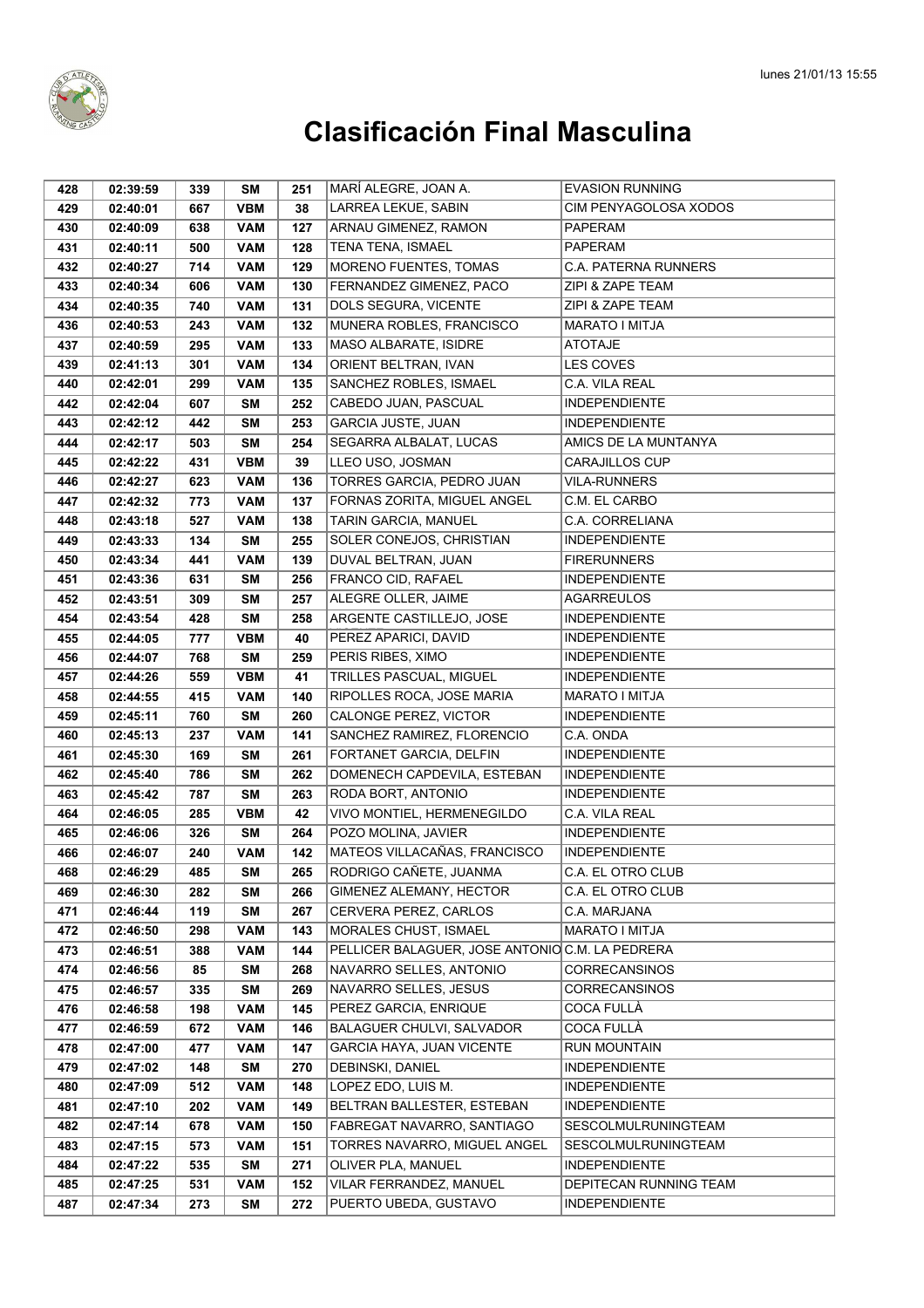

| 488 | 02:47:36             | 508 | <b>VAM</b> | 153 | RUBIO PORTOLES, LUIS         | <b>FLOW BIKESTORE</b>       |
|-----|----------------------|-----|------------|-----|------------------------------|-----------------------------|
| 489 | 02:47:37             | 279 | <b>SM</b>  | 273 | MIRAVET MIRALLES, HECTOR     | <b>INDEPENDIENTE</b>        |
| 490 | 02:47:39             | 733 | <b>VBM</b> | 43  | ALEGRE FERRANDO, VICENTE     | U.A.C                       |
| 491 | 02:47:41             | 582 | <b>VAM</b> | 154 | RIGOLA MONTES, NACHO         | <b>INDEPENDIENTE</b>        |
| 492 | 02:47:47             | 268 | <b>VAM</b> | 155 | CARMONA, GUILLERMO           | <b>CORRELIBRE CASTELLON</b> |
| 493 | 02:47:51             | 735 | <b>VAM</b> | 156 | REDON BAGUENA, VICENTE       | C.A. ONDA                   |
| 494 | 02:47:53             | 609 | <b>VAM</b> | 157 | LOPEZ ALMELA, PASCUAL        | A.E. ANIRIDIA               |
| 495 | 02:48:20             | 526 | <b>VAM</b> | 158 | MONZONIS RALLO, MANUEL       | TRIATLÓN EVASIÓN CASTELLÓN  |
| 496 | 02:48:21             | 262 | <b>VAM</b> | 159 | CASTAÑO SANLLEHY, GENIS      | TRIATLÓN EVASIÓN CASTELLÓN  |
| 497 | 02:48:22             | 86  | <b>VBM</b> | 44  | CALVO GONZALVO, ANTONIO      | <b>INDEPENDIENTE</b>        |
| 498 | 02:48:24             | 789 | <b>SM</b>  | 274 | SOLER BUJALANCE, ROBERTO     | <b>INDEPENDIENTE</b>        |
| 500 | 02:48:37             | 358 | <b>VAM</b> | 160 | ORTIZ MARCO, JORGE           | <b>MARATO I MITJA</b>       |
| 501 | 02:48:42             | 467 | <b>VBM</b> | 45  | JULIAN MARTI, JUAN JOSE      | SERRA D'IRTA PEÑISCOLA      |
| 502 | 02:48:48             | 568 | SΜ         | 275 | IBAÑEZ SORIANO, MIGUEL ANGEL | ATMOSFERA SPORT RUNNING     |
| 503 | 02:48:50             | 248 | <b>VAM</b> | 161 | FUENTES SANFELIX, FRANCISCO  | P@KE                        |
| 504 | 02:48:52             | 156 | <b>SM</b>  | 276 | SANCHEZ ALFONSO, DAVID       | <b>INDEPENDIENTE</b>        |
| 506 | 02:49:02             | 727 | <b>VAM</b> | 162 | TELLER MORA, VICENT          | C.A. AMUNT AVALL TORRENT    |
| 507 | 02:49:19             | 149 | <b>SM</b>  | 277 | BASELGA ESCUDERO, DAVID      | <b>TOLOMEO</b>              |
| 508 | 02:49:21             | 749 | <b>SM</b>  | 278 | MELIA MIRAVET, VICTOR        | <b>TOLOMEO</b>              |
| 509 | 02:49:22             | 128 | <b>SM</b>  | 279 | <b>BOU BOU, CESAR</b>        | <b>TOLOMEO</b>              |
| 510 | 02:49:24             | 46  | <b>SM</b>  | 280 | GALLEGO FORES, ALEJANDRO     | <b>INDEPENDIENTE</b>        |
| 511 | 02:49:37             | 185 | <b>VAM</b> | 163 | FORCADA GALLEN, EFREN        | <b>MARATO I MITJA</b>       |
| 512 | 02:49:46             | 44  | <b>SM</b>  | 281 | NUÑEZ OLMEDO, ALEJANDRO      | <b>INDEPENDIENTE</b>        |
| 513 | 02:49:47             | 505 | <b>VAM</b> | 164 | TENA MORELLÓN, LUIS          | <b>INDEPENDIENTE</b>        |
| 514 | 02:49:52             | 649 | <b>SM</b>  | 282 | LASHERAS MONTEAGUDO, RAUL    | <b>INDEPENDIENTE</b>        |
| 515 | 02:50:09             | 396 | <b>VBM</b> | 46  | GARCIA MURCIA, JOSE CARLOS   | CIM PENYAGOLOSA XODOS       |
| 517 | 02:50:20             | 603 | <b>VAM</b> | 165 | MARÁN GARCÍA, PACO           | DEPORTIVO BP                |
| 518 | 02:50:45             | 765 | <b>SM</b>  | 283 | PORCAR AYORA, XAVI           | <b>INDEPENDIENTE</b>        |
| 520 | 02:51:14             | 686 | <b>SM</b>  | 284 | CALVO SAAVEDRA, SERGI        | C.D. ES POSIBLE             |
| 521 | 02:51:16             | 91  | <b>VBM</b> | 47  | <b>BADI MARTI, ARMANDO</b>   | <b>TRIATLO BASILISQUS</b>   |
| 522 | 02:51:17             | 160 | <b>SM</b>  | 285 | CATALA ROCHER, DAVID         | <b>INDEPENDIENTE</b>        |
| 523 | 02:51:18             | 540 | <b>VAM</b> | 166 | RODENAS RODRIGUEZ, MARCELO   | <b>VILA-RUNNERS</b>         |
| 525 | 02:51:24             | 277 | SΜ         | 286 | MORENO NAVARRO, HECTOR       | <b>INDEPENDIENTE</b>        |
| 526 | 02:51:28             | 368 | <b>SM</b>  | 287 | BENNASAR REMOLAR, JOSE       | <b>INDEPENDIENTE</b>        |
| 529 | 02:51:33             | 351 | <b>SM</b>  | 288 | MATA CERISUELO, JORDI        | AGARREULOS                  |
| 530 | 02:51:35             | 117 | <b>VAM</b> | 167 | ILLESCAS CASTRO, CARLOS      | <b>INDEPENDIENTE</b>        |
| 531 | 02:51:35             | 564 | <b>VAM</b> | 168 | CIVERA ANDRES, MIGUEL        | CORRELIBRE CASTELLON        |
| 532 | 02:51:42             | 280 | SΜ         | 289 | EDO VILLALBA, HECTOR         | <b>INDEPENDIENTE</b>        |
| 533 | 02:51:53             | 586 | <b>SM</b>  | 290 | PESUDO ARENOS, NESTOR        | <b>AGARREULOS</b>           |
| 535 | 02:52:15             | 26  | <b>SM</b>  | 291 | FOLCH, AITOR                 | <b>INDEPENDIENTE</b>        |
| 536 | 02:52:19             | 118 | <b>VAM</b> | 169 | MORELLA PEREZ, CARLOS        | <b>XAFALINDES</b>           |
| 537 | 02:52:27             | 374 | <b>SM</b>  | 292 | <b>MESA MARTIN, JOSE</b>     | <b>INDEPENDIENTE</b>        |
| 538 | 02:52:30             | 451 | <b>VAM</b> | 170 | BAYARRI PIÑANA, JUAN CARLOS  | <b>INDEPENDIENTE</b>        |
| 540 | 02:52:46             | 700 | <b>VAM</b> | 171 | PEREZ CLAUSELL, SOCRATES     | DEPITECAN RUNNING TEAM      |
| 541 | 02:52:49             | 611 | <b>SM</b>  | 293 | PERAL GALINDO, PATRICIO      | <b>RUN MOUNTAIN</b>         |
| 544 | 02:52:52             | 429 | <b>VBM</b> | 48  | ARMENGOL TORRENT, JOSEP      | <b>CXM VALENCIA</b>         |
| 545 | 02:52:58             | 778 | <b>VAM</b> | 172 | GARCIA GARCIA, JUAN SANTIAGO | <b>BETXI RUNNERS</b>        |
| 546 | 02:53:02             | 330 | <b>VBM</b> | 49  | RUIZ GARCIA, JESUS           | ATMOSFERA SPORT RUNNING     |
| 547 | 02:53:07             | 200 | SΜ         | 294 | FERRY, ERIC                  | <b>INDEPENDIENTE</b>        |
| 548 | 02:53:37             | 532 | <b>SM</b>  | 295 | BLASCO MOLINER, MANUEL       | <b>INDEPENDIENTE</b>        |
| 549 |                      | 367 | SΜ         | 296 | CASTILLO PALAU, JORGE        | <b>INDEPENDIENTE</b>        |
|     |                      |     |            |     |                              |                             |
| 550 | 02:53:38<br>02:53:49 | 141 | <b>SM</b>  | 297 | ROYO PICAZO, DANIEL          | <b>INDEPENDIENTE</b>        |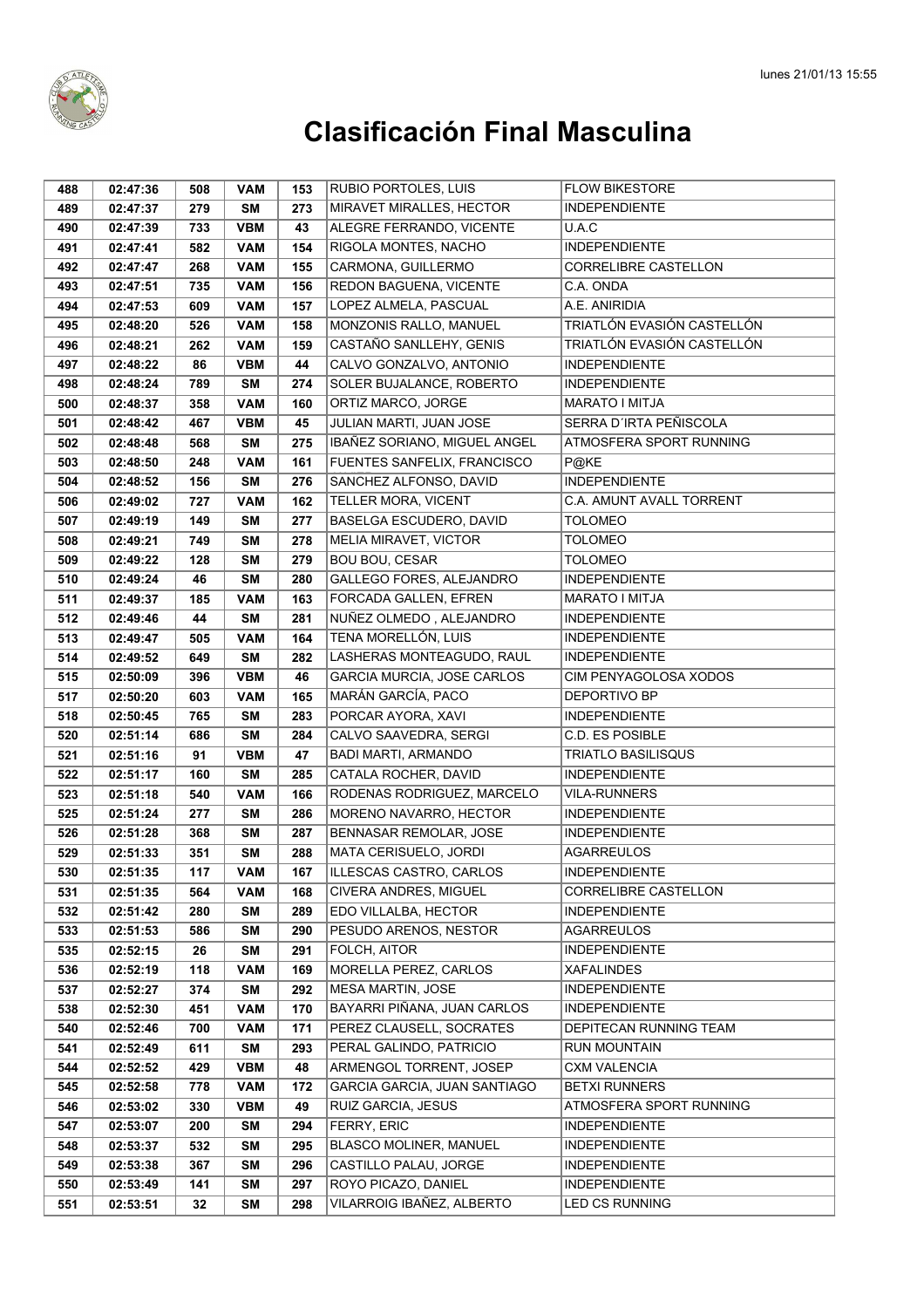

| 552 | 02:53:52 | 130 | <b>VAM</b> | 173 | TRILLES BARRACHINA, CESAR         | C.M. LA PEDRERA           |
|-----|----------|-----|------------|-----|-----------------------------------|---------------------------|
| 553 | 02:53:57 | 569 | <b>SM</b>  | 299 | ARIAS BARREDA, MIGUEL ANGEL       | <b>INDEPENDIENTE</b>      |
| 554 | 02:54:47 | 186 | <b>VBM</b> | 50  | PERAIRE ESCRIG, EMILIO            | C.M. DESNIVELL            |
| 556 | 02:54:54 | 411 | <b>VAM</b> | 174 | DEL CAMPO VALLES, JOSE MANUEL     | C.A. LA PANDEROLA         |
| 557 | 02:55:02 | 574 | <b>VAM</b> | 175 | CARRETERO CALLERO, MIGUEL         | <b>INDEPENDIENTE</b>      |
| 558 | 02:55:12 | 19  | <b>VAM</b> | 176 | DE FEZ, RAYMAN                    | <b>INDEPENDIENTE</b>      |
| 559 | 02:55:43 | 447 | <b>SM</b>  | 300 | ZUBIETA DAUDEN, JUAN ANTONIO      | A.E. ANIRIDIA             |
| 560 | 02:56:03 | 142 | <b>SM</b>  | 301 | PUERTAS SANCHEZ, DANIEL           | ENAJENADIT@S RUNNING CLUB |
| 561 | 02:56:09 | 133 | <b>SM</b>  | 302 | DE FRANCIA, CHIMO                 | <b>MARATO I MITJA</b>     |
| 562 | 02:56:38 | 353 | <b>SM</b>  | 303 | TENA VILLAROYA, JORDI             | A.M. EL TURMELL-XERT      |
| 563 | 02:56:56 | 319 | <b>VBM</b> | 51  | VALLES FERRER, JAVIER             | <b>INDEPENDIENTE</b>      |
| 564 | 02:57:38 | 491 | <b>VAM</b> | 177 | PéREZ CANTó, JULIO LUÍS           | <b>INDEPENDIENTE</b>      |
| 565 | 02:57:39 | 246 | <b>VAM</b> | 178 | NAVARRO ALEJANDRO, FRANCISCO      | CASTEMADER RUNNING TEAM   |
| 566 | 02:57:53 | 675 | SΜ         | 304 | VOZMEDIANO RUIZ, SANTIAGO         | ATMOSFERA SPORT RUNNING   |
| 567 | 02:57:59 | 224 | <b>SM</b>  | 305 | SEGARRA PAULS, FERNANDO           | <b>INDEPENDIENTE</b>      |
| 568 | 02:58:01 | 677 | <b>SM</b>  | 306 | QUEROL RODRIGUEZ, SANTIAGO        | <b>INDEPENDIENTE</b>      |
| 570 | 02:59:11 | 645 | <b>SM</b>  | 307 | GIL SERRET, RAUL                  | <b>INDEPENDIENTE</b>      |
| 571 | 02:59:20 | 163 | <b>SM</b>  | 308 | VENTURA PERIS, DAVID              | <b>INDEPENDIENTE</b>      |
| 572 | 02:59:44 | 256 | <b>SM</b>  | 309 | ALANGA ESCRIG, FRANCISCO JOSE     | <b>GRAO RUNNERS</b>       |
| 573 | 02:59:46 | 346 | <b>VBM</b> | 52  | AGUILAR CASTILLO, JOAQUIN         | <b>INDEPENDIENTE</b>      |
| 574 | 02:59:48 | 251 | <b>VAM</b> | 179 | BONASTRE RIPOLL, FRANCISCO        | <b>INDEPENDIENTE</b>      |
| 576 | 02:59:59 | 713 | <b>VBM</b> | 53  | PORCAR SALVADOR, TOMAS            | C.M. LA PEDRERA           |
| 577 | 03:00:04 | 39  | <b>VAM</b> | 180 | ARIAS BARREDA, ALBERTO JAVIER     | <b>INDEPENDIENTE</b>      |
| 579 | 03:00:25 | 286 | <b>SM</b>  | 310 | LAPEÑA IRIGOYEN, HUGO             | <b>INDEPENDIENTE</b>      |
| 580 | 03:00:26 | 241 | <b>VAM</b> | 181 | NUÑEZ LOPEZ, FRANCISCO            | MARATO I MITJA            |
| 581 | 03:00:47 | 187 | <b>SM</b>  | 311 | HERNANDEZ RUIZ, EMILIO            | <b>INDEPENDIENTE</b>      |
| 582 | 03:00:49 | 343 | <b>VAM</b> | 182 | GOMEZ ORTEGA, JOAQUIN             | <b>INDEPENDIENTE</b>      |
| 583 | 03:01:03 | 617 | <b>SM</b>  | 312 | VADILLO CORCHADO, PEDRO           | <b>INDEPENDIENTE</b>      |
| 584 | 03:01:05 | 348 | <b>VAM</b> | 183 | MANRIQUE JUAN, JORDI              | KOLMILLO TRAIL            |
| 585 | 03:01:12 | 226 | <b>SM</b>  | 313 | FUENTES AVILA, FERNANDO           | <b>INDEPENDIENTE</b>      |
| 586 | 03:01:16 | 685 | <b>VAM</b> | 184 | VICIANO VILAR, SERGI              | <b>INDEPENDIENTE</b>      |
| 590 | 03:02:59 | 651 | <b>VAM</b> | 185 | SIMO BERNAT, JUAN MANUEL          | <b>INDEPENDIENTE</b>      |
| 591 | 03:03:10 | 129 | SΜ         | 314 | MUÑOZ GALLEGO, CESAR              | C.E.M. ALQUERIES RUNNING  |
| 592 | 03:03:18 | 473 | <b>VBM</b> | 54  | BADAL MARIN, JUAN MANUEL          | <b>INDEPENDIENTE</b>      |
| 593 | 03:03:21 | 745 | <b>VBM</b> | 55  | <b>BASILIO SANCHIS, VICENTE</b>   | MARATO I MITJA            |
| 595 | 03:04:01 | 427 | <b>SM</b>  | 315 | SAFONT FALOMIR, JOSE VICENTE      | C.M. LA PEDRERA           |
| 598 | 03:04:30 | 206 | <b>VBM</b> | 56  | GUILLEN ANSUATEGUI, EUGENIO       | ATMOSFERA SPORT RUNNING   |
| 599 | 03:04:32 | 372 | <b>VAM</b> | 186 | DELASHERAS BELLIDO, JOSE          | GFT RUNNERS               |
| 600 | 03:05:03 | 390 | <b>VAM</b> | 187 | FONT RODA, JOSE ANTONIO           | <b>INDEPENDIENTE</b>      |
| 601 | 03:05:48 | 620 | <b>SM</b>  | 316 | ORTELLS MADUENT, PEDRO            | MUR I CASTELL-TUGA        |
| 602 | 03:05:58 | 524 | <b>VAM</b> | 188 | ESTRADA LOZANO, MANUEL            | <b>INDEPENDIENTE</b>      |
| 604 | 03:07:09 | 389 | <b>VBM</b> | 57  | MARTIN ESTEVEZ, JOSE ANTONIO      | <b>INDEPENDIENTE</b>      |
| 605 | 03:07:38 | 162 | <b>SM</b>  | 317 | LOPEZ RAMOS, DAVID                | <b>INDEPENDIENTE</b>      |
| 606 | 03:07:39 | 79  | <b>VAM</b> | 189 | RUBIO FERRER, ANTONIO             | <b>INDEPENDIENTE</b>      |
| 607 | 03:07:48 | 398 | <b>VBM</b> | 58  | <b>BRETO PARIS, JOSE GREGORIO</b> | C.E. XIRUCA-BENICARLÓ     |
| 608 | 03:08:12 | 488 | <b>SM</b>  | 318 | DIAZ LLORCA, JULIO                | <b>RUNSUMCORDA</b>        |
| 610 | 03:08:49 | 529 | <b>VBM</b> | 59  | GOMEZ MASEGOSA, MANUEL            | MARATO I MITJA            |
| 611 | 03:09:20 | 654 | <b>VAM</b> | 190 | VALERO ANDREU, ROBERTO            | <b>INDEPENDIENTE</b>      |
| 612 | 03:09:36 | 555 | <b>VAM</b> | 191 | BELTRAN SEGARRA, MARTIN           | <b>INDEPENDIENTE</b>      |
| 613 | 03:09:57 | 646 | SΜ         | 319 | GUMBAU OMEDES, RAUL               | <b>INDEPENDIENTE</b>      |
| 614 | 03:10:11 | 136 | SΜ         | 320 | CARBO MARZA, CRISTIAN             | A.M. EL TURMELL-XERT      |
| 615 | 03:10:37 | 698 | SΜ         | 321 | BLASCO GARCES, SERGIO JOSE        | AG L, ABEURALL            |
| 618 | 03:11:08 | 284 | <b>SM</b>  | 322 | LO HUANG, HENRY                   | <b>GFT RUNNERS</b>        |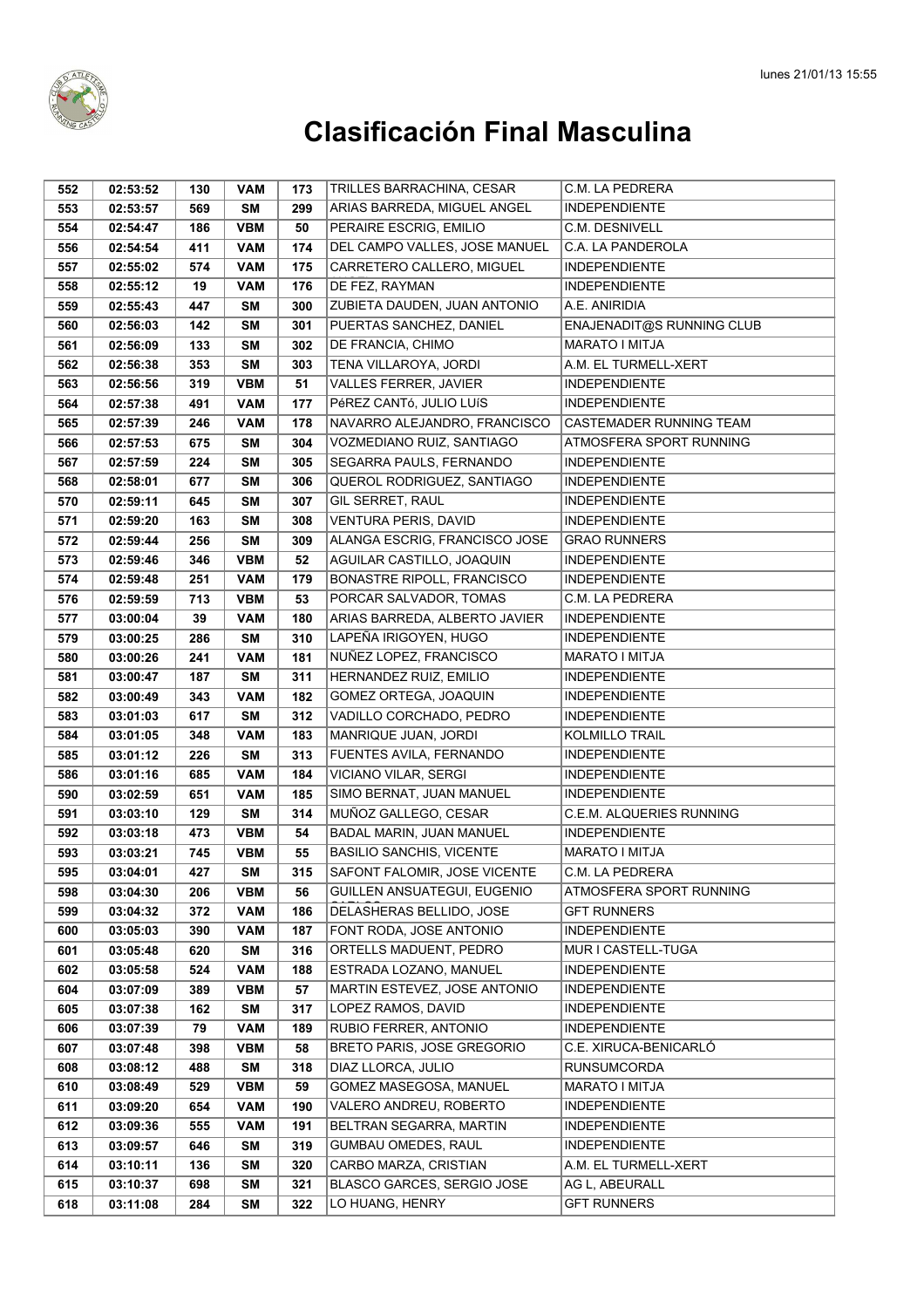

| 619 | 03:11:28 | 377 | <b>VBM</b> | 60  | OLMOS CASAL, JOSE                                    | <b>CHAFACHARCOS</b>            |
|-----|----------|-----|------------|-----|------------------------------------------------------|--------------------------------|
| 620 | 03:11:55 | 154 | <b>SM</b>  | 323 | CORTES MUT, DAVID                                    | <b>C.M.DESERT AMUNT</b>        |
| 623 | 03:12:22 | 333 | <b>VBM</b> | 61  | LOPEZ FLOR, JESUS                                    | CLUB DE MONTAÑA PUERTOMINGALVO |
| 624 | 03:13:09 | 308 | <b>SM</b>  | 324 | SULLER MARTI, JACOBO                                 | <b>INDEPENDIENTE</b>           |
| 625 | 03:14:16 | 275 | <b>SM</b>  | 325 | CASTILLO ALAGARDA, HECTOR                            | <b>L'ESPINETA</b>              |
| 626 | 03:14:27 | 87  | <b>VBM</b> | 62  | DELGADO GONZALEZ, ANTONIO                            | <b>INDEPENDIENTE</b>           |
| 627 | 03:14:40 | 738 | <b>VAM</b> | 192 | SANCHEZ NAVARRO, VICENTE                             | <b>L'ESPINETA</b>              |
| 628 | 03:15:00 | 436 | <b>VBM</b> | 63  | ESTRUCH MORENO, JUAN                                 | <b>RUN MOUNTAIN</b>            |
| 631 | 03:16:03 | 440 | <b>VBM</b> | 64  | CHINER PEREZ, JUAN                                   | <b>RUN MOUNTAIN</b>            |
| 632 | 03:16:04 | 448 | <b>SM</b>  | 326 | POZO MOYA, JUAN ANTONIO                              | <b>INDEPENDIENTE</b>           |
| 633 | 03:17:15 | 255 | <b>VAM</b> | 193 | MORENTIN SERRANO, FRANCISCO                          | RUN MOUNTAIN                   |
| 635 | 03:17:23 | 576 | <b>VBM</b> | 65  | ROSELLO PITARCH, MIQUEL                              | <b>ARRI MATXO</b>              |
| 636 | 03:17:48 | 345 | <b>VBM</b> | 66  | SIDRO TRILLES, JOAQUIN                               | C.E.XODOS                      |
| 637 | 03:18:49 | 634 | <b>VAM</b> | 194 | MIRAVET GIMENO, RAMON                                | ATMOSFERA SPORT RUNNING        |
| 638 | 03:19:46 | 362 | <b>SM</b>  | 327 | FERRANDO MOLES, JORGE                                | <b>INDEPENDIENTE</b>           |
| 639 | 03:20:10 | 93  | <b>SM</b>  | 328 | HENDI ALMANSA, BASEL                                 | <b>LED CS RUNNING</b>          |
| 640 | 03:20:50 | 59  | <b>VBM</b> | 67  | PERIS CERVERA, AMADEO                                | C.A. LA PANDEROLA              |
| 641 | 03:22:39 | 114 | SΜ         | 329 | DOLZ BELTRAN, CARLOS                                 | <b>INDEPENDIENTE</b>           |
| 642 | 03:23:00 | 426 | <b>VBM</b> | 68  | ANDREU VIDAL, JOSE VICENTE                           | <b>INDEPENDIENTE</b>           |
| 643 | 03:23:32 | 454 | <b>VAM</b> | 195 | <b>BOU LLUSAR, JUAN CARLOS</b>                       | TIM-TAM                        |
| 644 | 03:23:36 | 138 | <b>VAM</b> | 196 | <b>BOU LLUSAR, CRISTOBAL</b>                         | TIM-TAM                        |
| 645 | 03:23:56 | 6   | <b>SM</b>  | 330 | MERLOS GARCIA, FERNANDO                              | <b>INDEPENDIENTE</b>           |
| 646 | 03:24:00 | 695 | SΜ         | 331 | ORTIZ CALVO, SERGIO                                  | <b>FORREST TEAM</b>            |
| 647 | 03:24:03 | 5   | <b>SM</b>  | 332 | SEGURA GARCIA, CARLOS                                | <b>INDEPENDIENTE</b>           |
| 648 | 03:24:09 | 459 | <b>VBM</b> | 69  | DEL CAMPO BIOSCA, JUAN                               | C.D. GALENO                    |
| 650 | 03:24:14 | 430 | <b>VBM</b> | 70  | CORBI FDEZ DE IBARRA, JOSEP                          | C.A. CASAS BAJAS               |
| 651 | 03:24:18 | 53  | <b>VAM</b> | 197 | GARRIGA ALCAYDE, ALFRE                               | C.A. CASAS BAJAS               |
| 652 | 03:24:20 | 247 | <b>VAM</b> | 198 | CANTOS MARTINEZ, FRANCISCO                           | C.A. CASAS BAJAS               |
| 654 | 03:24:39 | 71  | <b>VAM</b> | 199 | ALONSO GONZALEZ, ANGEL MIGUEL                        | C.D. ES POSIBLE                |
| 655 | 03:24:42 | 111 | <b>SM</b>  | 333 | CASCO SANCHEZ-MOLINA, CARLOS                         | <b>C.D. ES POSIBLE</b>         |
| 656 | 03:24:52 | 501 | <b>SM</b>  | 334 | BOIX MILIAN, LORENZO                                 | <b>INDEPENDIENTE</b>           |
| 657 | 03:25:00 | 174 | <b>SM</b>  | 335 | LLOP SANTOLARIA, DIEGO                               | <b>INDEPENDIENTE</b>           |
| 658 | 03:25:00 | 420 | <b>VBM</b> | 71  | MANEUS FERRER, JOSE MIGUEL                           | C.EXCURSIONISTE L'ALCORA       |
| 659 | 03:25:07 | 385 | <b>VAM</b> | 200 | MARTIN GAYET, JOSE ANTONIO                           | <b>INDEPENDIENTE</b>           |
| 660 | 03:25:49 | 516 | <b>SM</b>  | 336 | PORCAR AYORA, MANEL                                  | <b>INDEPENDIENTE</b>           |
| 661 | 03:26:24 | 252 | <b>VAM</b> | 201 | MIRAVET PORCAR, FRANCISCO                            | <b>INDEPENDIENTE</b>           |
| 665 | 03:27:13 | 92  | SΜ         | 337 | <b>GABUNIA, ARTANDILI</b>                            | <b>INDEPENDIENTE</b>           |
| 667 | 03:29:04 | 692 | <b>SM</b>  | 338 | BARRERA ULLDEMOLINS, SERGIO                          | <b>INDEPENDIENTE</b>           |
| 668 | 03:29:07 | 380 | <b>VAM</b> | 202 | DOMENECH VALLES, JOSÉ                                | COLLA L'ASSUT                  |
| 672 | 03:30:15 | 474 | <b>VAM</b> | 203 | RODRIGUEZ TOLOSA, JUAN MIGUEL                        | MARATO I MITJA                 |
| 673 | 03:30:54 | 666 | <b>SM</b>  | 339 | <b>GASCO DOBON, RUBEN</b>                            | ORPESA CORRE                   |
| 675 | 03:35:37 | 669 | <b>VAM</b> | 204 | <b>GARCIA RIBES, SALVADOR</b>                        | INDEPENDIENTE                  |
| 677 | 03:36:39 | 616 | SΜ         | 340 | CALVO SANCHEZ, PEDRO                                 | <b>INDEPENDIENTE</b>           |
| 678 | 03:36:47 | 523 | <b>SM</b>  | 341 | QUINTERO CARDÁ, MANUEL                               | <b>INDEPENDIENTE</b>           |
| 681 | 03:41:06 | 314 | SΜ         | 342 | LOPEZ CARBONELL, JAVIER                              | ATMOSFERA SPORT RUNNING        |
| 682 | 03:42:37 | 322 | <b>VAM</b> | 205 | FORTUÑO GIL, JAVIER                                  | <b>INDEPENDIENTE</b>           |
| 683 | 03:42:42 | 397 | <b>VAM</b> | 206 | SALVADOR GUA, JOSE FERNANDO                          | <b>INDEPENDIENTE</b>           |
| 686 | 03:46:40 | 215 | <b>VBM</b> | 72  | BERNAT FELIU, FCO. JAVIER                            | AMICS DEL CLOT                 |
| 688 | 03:49:15 | 629 | <b>VAM</b> | 207 | DE GOMAR ALLELY, RAFA                                | A. ALBENTOSA A PIE             |
| 689 | 03:50:39 | 762 | <b>VAM</b> | 208 | <b>GARCIA GONZALEZ, VICTOR</b>                       | <b>INDEPENDIENTE</b>           |
| 690 | 03:51:38 | 408 | <b>VAM</b> | 209 | VICENT DIAZ, JOSE LUIS                               | CLUB SENDERISMO BETXI          |
| 691 | 03:51:39 | 478 | <b>VAM</b> | 210 | ANDREU HERNANDEZ, JUAN VICENTE CLUB SENDERISMO BETXI |                                |
| 693 | 03:56:11 | 265 | SM         | 343 | PARIS ANGULO, GONZALO                                | <b>BTT BUFALS</b>              |